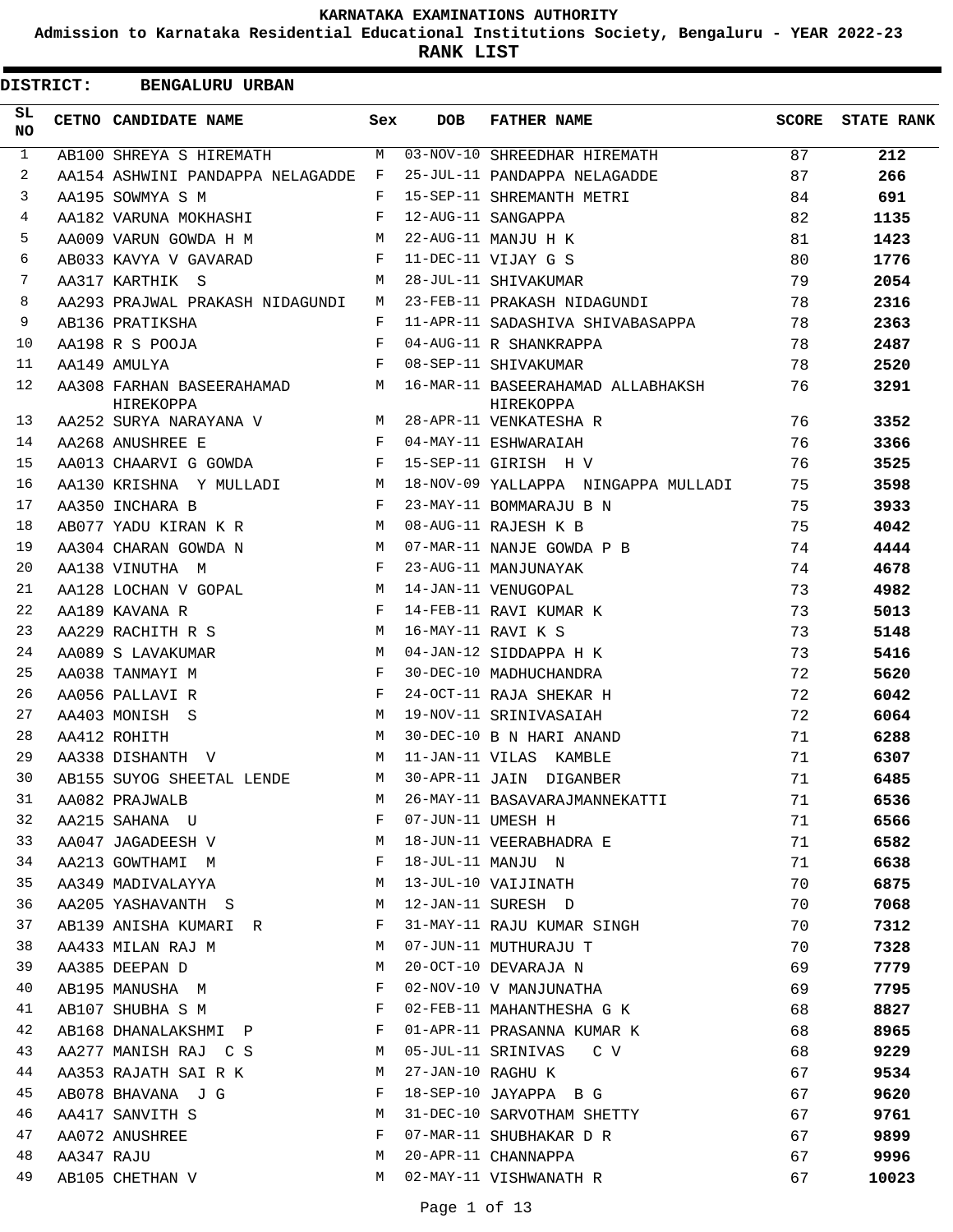**Admission to Karnataka Residential Educational Institutions Society, Bengaluru - YEAR 2022-23**

**RANK LIST**

|                 | <b>DISTRICT:</b> | <b>BENGALURU URBAN</b>                  |            |                  |                                                |              |                   |
|-----------------|------------------|-----------------------------------------|------------|------------------|------------------------------------------------|--------------|-------------------|
| SL<br><b>NO</b> |                  | CETNO CANDIDATE NAME                    | Sex        | <b>DOB</b>       | <b>FATHER NAME</b>                             | <b>SCORE</b> | <b>STATE RANK</b> |
| 50              |                  | AA246 UDAY G S                          | M          |                  | 04-MAY-11 SRINIVAS G C                         | 67           | 10033             |
| 51              |                  | AA093 TANMAYI M                         | F          |                  | 06-AUG-11 MANJUNATH M J                        | 67           | 10280             |
| 52              |                  | AB011 RASHMI JALOJI                     | F          |                  | 18-JAN-12 SHRIDHAR JALOJI                      | 67           | 10482             |
| 53              |                  | AB064 NAVEEN KUMAR SIDDAPPA             | М          |                  | 23-JUN-10 SARAPANI SIDDAPPA                    | 66           | 10563             |
| 54              |                  | AA192 JANHAVI S PATRI                   | F          |                  | 15-JUL-11 SHANKAR PATHRI                       | 66           | 11233             |
| 55              |                  | AA016 SHRAVYA V                         | F          |                  | 16-JUL-11 VENKATASHIVAPPA                      | 66           | 11236             |
| 56              |                  | AB014 KAUSHIK KUMAR S M                 | M          |                  | 23-APR-10 MURULIDHAR NAIK S                    | 65           | 11567             |
| 57              |                  | AB205 YASHAS P                          | M          |                  | 25-MAR-11 PRAKASH S                            | 65           | 11994             |
| 58              |                  | AB200 POORVIKA                          | F          |                  | 09-APR-11 VENKATESH ROKHADE                    | 65           | 12028             |
| 59              |                  | AA077 SREE SHANTHI                      | F          |                  | 13-APR-11 SHASHI KUMAR                         | 65           | 12039             |
| 60              |                  | AA370 AISHWARYA S                       | F          |                  | 21-APR-11 SRINIVAS R                           | 65           | 12065             |
| 61              |                  | AB204 DARSHAN M                         | M          |                  | 18-AUG-11 MAHALINGAPPA                         | 65           | 12380             |
| 62              |                  | AB122 DEEKSHA GOWDA S                   | F          |                  | 04-DEC-11 SATHISH GOWDA S                      | 65           | 12574             |
| 63              |                  | AB153 ROHIT PRABHULINGAPPA<br>TURAKANUR | M          |                  | 07-DEC-10 PRABHULINGAPPA RUDRAPPA<br>TURAKANUR | 64           | 12878             |
| 64              |                  | AB145 DIVYA SHANTHAPPA WALIKAR          | F          |                  | 22-DEC-10 SHANTHAPPA                           | 64           | 12908             |
| 65              |                  | AA254 PRATIKSHA B                       | F          |                  | 23-JAN-11 BHEEMANAGOUDA PATIL                  | 64           | 12992             |
| 66              |                  | AA200 HARSHITH H N                      | M          |                  | 13-APR-11 HONNESH S                            | 64           | 13183             |
| 67              |                  | AA146 DEEPAK M                          | М          |                  | 26-MAY-11 MAHESH L                             | 64           | 13306             |
| 68              |                  | AB127 HARSHA MARUTI MATTIKOTI           | M          |                  | 05-JUN-11 MARUTHI MATTIKOTI                    | 64           | 13343             |
| 69              |                  | AB164 VAIBHAV K                         | M          |                  | 23-AUG-11 MARULASIDDANA GOWDA K                | 64           | 13553             |
| 70              |                  | AA185 KRISHNAVENI M S                   | F          |                  | 20-SEP-11 SATHISHA M C                         | 64           | 13614             |
| 71              |                  | AA193 SHASHANK M K                      | M          |                  | 02-NOV-11 KEMPARAJU M K                        | 64           | 13679             |
| 72              |                  | AA212 MYTHRI N                          | $_{\rm F}$ |                  | 13-APR-11 NARASIMHARAJU N                      | 63           | 14399             |
| 73              |                  | AB099 HANAMANTA                         | M          |                  | 01-JUL-11 BASAPPA PUJARI                       | 63           | 14629             |
| 74              |                  | AA117 HARIPRASAD NAGARAJ KAMBALE        | M          |                  | 15-DEC-11 NAGARAJ KAMBALE                      | 63           | 14961             |
| 75              |                  | AA378 CHIRANJEEVI D                     | M          |                  | 17-MAY-10 DEVA RAJ                             | 62           | 15062             |
| 76              |                  | AA284 YASHWANTH Y                       | M          |                  | 09-NOV-10 YOGARAJA M                           | 62           | 15247             |
| 77              |                  | AB198 CHARAN G S                        | M          |                  | 07-MAR-11 SHIVANANDA MURTHY                    | 62           | 15545             |
| 78              |                  | AA274 HEMA R                            | F          |                  | 10-MAY-11 RANGASHAMAIAH M                      | 62           | 15774             |
| 79              |                  | AA187 HEMANTH V                         | М          |                  | 10-MAY-11 VENKATESH R                          | 62           | 15775             |
| 80              |                  | AA188 PREETHI H                         | F          |                  | 28-MAY-11 HEMANTHRAJ Y                         | 62           | 15829             |
| 81              |                  | AA376 LIKHITA N                         | F          |                  | 24-JUL-11 NINGAPPA H                           | 62           | 16043             |
| 82              |                  | AB082 DEVICHARAN R                      | М          | 18-AUG-11 RAMESH |                                                | 62           | 16114             |
| 83              |                  | AB138 S SANTHOSH                        | M          |                  | 27-OCT-11 M SURESH                             | 62           | 16259             |
| 84              |                  | AA241 YASHWANTH K C                     | M          |                  | 26-FEB-11 CHANDRAIAH                           | 61           | 16911             |
| 85              |                  | AA223 VAISHNAVI R H                     | F          |                  | 08-APR-11 RAVI E H                             | 61           | 17048             |
| 86              |                  | AB121 MITHUN V S                        | М          |                  | 14-APR-11 SUDHINDRA KUMAR                      | 61           | 17071             |
| 87              |                  | AA073 MOHITH BALAJI T                   | М          |                  | 05-JUL-11 THIMMAPPA G                          | 61           | 17361             |
| 88              |                  | AA160 AMRUTHA KUMBAR                    | F          |                  | 10-JUL-11 IRAPPA KUMBAR                        | 61           | 17377             |
| 89              |                  | AA157 KAVYA                             | F          |                  | 27-OCT-10 YATHIRAJU                            | 60           | 18058             |
| 90              |                  | AA037 PAVITHRA K H                      | F          |                  | 03-NOV-10 HANUMARAJANNA K M                    | 60           | 18068             |
| 91              |                  | AA368 DEEKSHA J                         | F          |                  | 12-JAN-11 JANARDHAN D                          | 60           | 18230             |
| 92              |                  | AA352 POOJITHA K                        | F          |                  | 25-JAN-11 KUMARA K H                           | 60           | 18257             |
| 93              |                  | AA107 B AARYAN RAJ                      | М          |                  | 19-FEB-11 BHUPENDRA KUMAR                      | 60           | 18321             |
| 94              |                  | AA178 ABHAY AKSHAY B K                  | M          |                  | 29-MAR-11 BASAVARAJ I K                        | 60           | 18435             |
| 95              |                  | AA265 UTTAM B M                         | M          |                  | 07-APR-11 MARUTHI B G                          | 60           | 18469             |
| 96              |                  | AB022 KISHORE K                         | M          |                  | 07-MAY-11 KRISHNAPPA V                         | 60           | 18595             |
| 97              |                  | AB150 KISHOR KUMAR S                    | М          |                  | 16-JUN-11 SHANTHA KUMAR V                      | 60           | 18745             |
| 98              |                  | AA053 ABHISHEK V BADIGER                | M          |                  | 19-JUN-11 VEEREH B                             | 60           | 18755             |
|                 |                  |                                         |            |                  |                                                |              |                   |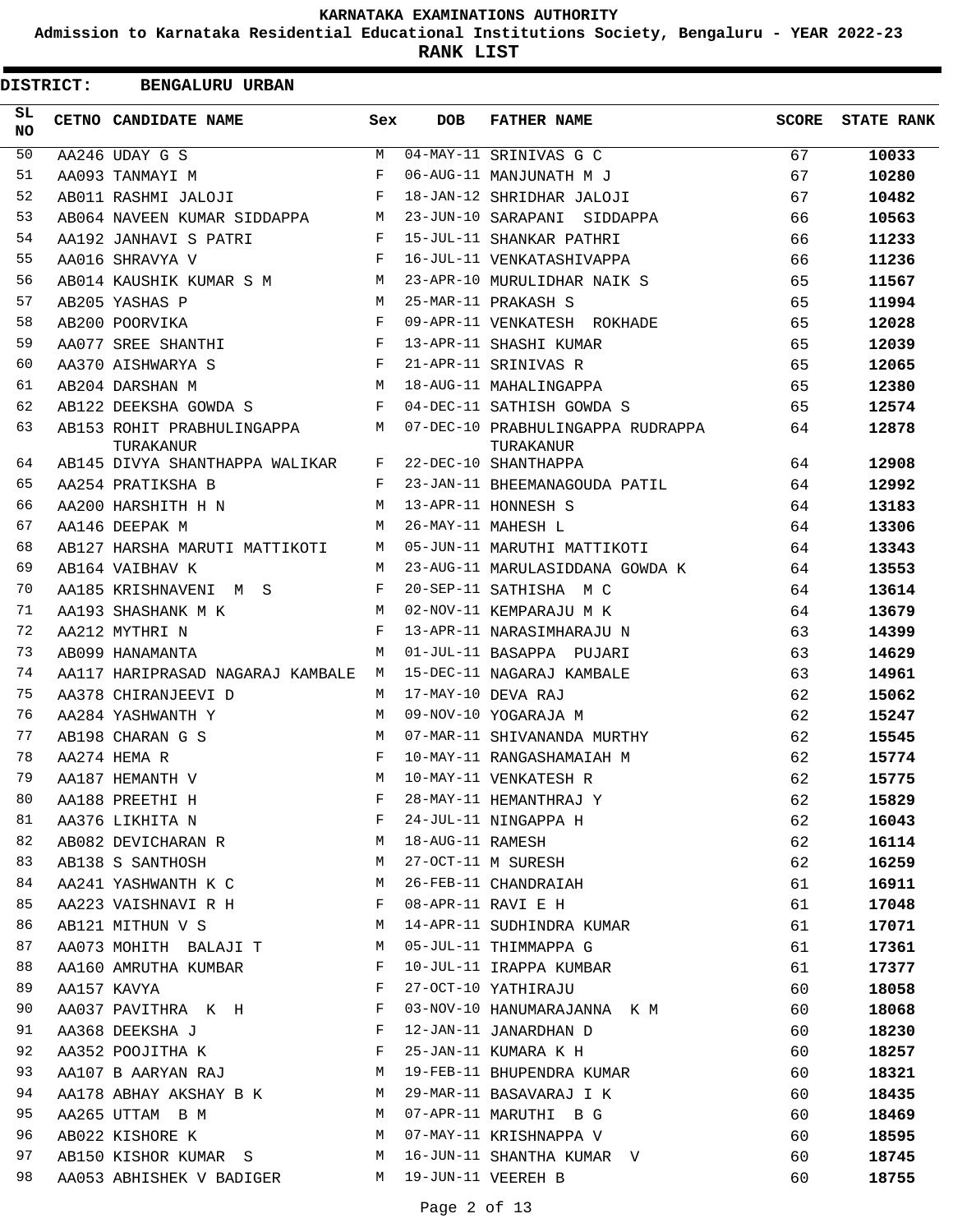**Admission to Karnataka Residential Educational Institutions Society, Bengaluru - YEAR 2022-23**

| <b>DISTRICT:</b> | <b>BENGALURU URBAN</b>                                                                                                                                                                                                                               |              |                  |                                       |              |                   |
|------------------|------------------------------------------------------------------------------------------------------------------------------------------------------------------------------------------------------------------------------------------------------|--------------|------------------|---------------------------------------|--------------|-------------------|
| SL<br><b>NO</b>  | CETNO CANDIDATE NAME                                                                                                                                                                                                                                 | Sex          | <b>DOB</b>       | <b>FATHER NAME</b>                    | <b>SCORE</b> | <b>STATE RANK</b> |
| 99               | AA394 YASHAS S                                                                                                                                                                                                                                       | M            |                  | 08-AUG-11 SHIVAKUMAR                  | 60           | 18938             |
| 100              | AA110 CHINMAYEE B N                                                                                                                                                                                                                                  | F            |                  | 18-AUG-11 NANJUNDA SWAMY              | 60           | 18963             |
| 101              | AA058 NANDINI K                                                                                                                                                                                                                                      | F            |                  | 16-OCT-10 KANTHRAJ N                  | 59           | 19519             |
| 102              | AA337 ROHITH D                                                                                                                                                                                                                                       | М            |                  | 03-DEC-10 DEVENDRA NAIK B             | 59           | 19623             |
| 103              | AA401 JEEVAN M                                                                                                                                                                                                                                       | M            |                  | 09-DEC-10 MARALUSIDDAIAH B C          | 59           | 19634             |
| 104              | AA084 SPURTHI P                                                                                                                                                                                                                                      | F            | 26-DEC-10 PRABHU |                                       | 59           | 19671             |
| 105              | AB106 SPOORTHI B                                                                                                                                                                                                                                     | F            |                  | 01-APR-11 BHYRAV M                    | 59           | 19991             |
| 106              | AA111 SAMEEKSHSA S                                                                                                                                                                                                                                   | F            |                  | 27-APR-11 SHIVAPPA B E                | 59           | 20078             |
| 107              | AA392 SHASHANK M                                                                                                                                                                                                                                     | M            |                  | 19-JUN-11 MANJUNATHA H                | 59           | 20294             |
| 108              | AB084 CHAITANYA H K                                                                                                                                                                                                                                  | F            |                  | 13-JUL-11 KANTARAJU K                 | 59           | 20403             |
| 109              | AA339 B N MOHAN RAJ                                                                                                                                                                                                                                  | M            |                  | 02-AUG-11 B S NAGESHA                 | 59           | 20482             |
| 110              | AB178 ANUSHREE B S                                                                                                                                                                                                                                   | F            |                  | 24-OCT-11 SHANKARA GOWDA              | 59           | 20699             |
| 111              | AB151 RAGAVENDRA SAJJAN                                                                                                                                                                                                                              | M            |                  | 24-NOV-11 MALLAPPA SAJJAN             | 59           | 20773             |
| 112              | AB003 MALLANGOWDA G                                                                                                                                                                                                                                  | M            |                  | 05-DEC-09 GOLLAPPA S NANDAHALLI       | 58           | 20900             |
| 113              | AB189 SHILPA V                                                                                                                                                                                                                                       | F            |                  | 07-AUG-10 VEERA SHETTY S              | 58           | 20993             |
| 114              | AB048 MANYASHREE K P                                                                                                                                                                                                                                 | F            |                  | 11-AUG-10 POMPANNA T                  | 58           | 20998             |
| 115              | AB060 ABHILASHA A V                                                                                                                                                                                                                                  | F            |                  | 18-OCT-10 VIJAYA KUMAR A R            | 58           | 21108             |
| 116              | AB050 L HARSHITHA REDDY                                                                                                                                                                                                                              | F            |                  | 19-JAN-11 L RAGHAVENDRA REDDY         | 58           | 21348             |
| 117              | AB097 LINGARAJU                                                                                                                                                                                                                                      | М            |                  | 14-FEB-11 SHANKARAPPA G T             | 58           | 21422             |
| 118              | AB104 SRUSTI A                                                                                                                                                                                                                                       | F            |                  | 24-APR-11 JOGI ARJUN                  | 58           | 21700             |
| 119              | AB130 SAVITHA G MOKASHI                                                                                                                                                                                                                              | F            |                  | 21-JUN-11 GURAPPA MOKASHI             | 58           | 21950             |
| 120              | AB054 ROHITH Y S                                                                                                                                                                                                                                     | M            |                  | 22-SEP-10 SHIVANNA Y                  | 57           | 22704             |
| 121              | AB024 PRADEEP H                                                                                                                                                                                                                                      | M            |                  | 24-JAN-11 HALESH K                    | 57           | 23042             |
| 122              | AB179 ROHAN M SHINDHE                                                                                                                                                                                                                                | M            |                  | 10-MAY-11 MANJUNATH N SHINDHE         | 57           | 23441             |
| 123              | AB036 KUSUMA Y                                                                                                                                                                                                                                       | F            |                  | 24-AUG-11 HIMACHALAM Y                | 57           | 23916             |
| 124              | AB069 CHARAN TEJ N                                                                                                                                                                                                                                   | M            |                  | 14-SEP-11 NAGARAJU                    | 57           | 23981             |
| 125              | AA221 JASHWANTH M                                                                                                                                                                                                                                    | м            |                  | 14-NOV-11 MURALIDHARA S               | 57           | 24156             |
| 126              | AB203 PUNITHA                                                                                                                                                                                                                                        | M            |                  | 10-MAR-12 SRI RAMA                    | 57           | 24269             |
| 127              | AA420 SHIVA PRAKESH                                                                                                                                                                                                                                  | M            |                  | 27-NOV-10 BASAVA LINGAPPA             | 56           | 24644             |
| 128              | AB056 CHANAKYA RAJENDRA KATTI                                                                                                                                                                                                                        | M            |                  | 13-DEC-10 RAJENDRA VENKATESHWAR KATTI | 56           | 24681             |
| 129              | AA410 THILAK P                                                                                                                                                                                                                                       | M            |                  | 31-DEC-10 PARAMESHA P                 | 56           | 24725             |
| 130              | AB049 TEJESVI TELIMETI                                                                                                                                                                                                                               | F            |                  | 18-JAN-11 TELIMETI RAMACHANDRAIAH     | 56           | 24812             |
| 131              | AB071 CHANDANA G K<br>the contract of the contract of the Property of the Property of the Property of the Property of the Property of the Property of the Property of the Property of the Property of the Property of the Property of the Property o |              |                  | 19-JAN-11 GANGADHAR S KOTTUR          | 56           | 24815             |
| 132              | AA099 SANJANA V                                                                                                                                                                                                                                      | $\mathbf{F}$ |                  | 05-FEB-11 VEERAPPA                    | 56           | 24863             |
| 133              | AB062 VIJAYKUMAR N URANNA M                                                                                                                                                                                                                          |              |                  | 26-FEB-11 NARAYANA S URANNA           | 56           | 24931             |
| 134              | AA159 VISHAL R                                                                                                                                                                                                                                       | M            | 12-APR-11 RAMESH |                                       | 56           | 25137             |
| 135              | AB108 YOGISH S                                                                                                                                                                                                                                       | M            |                  | 22-APR-11 SHIVAKUMAR H N              | 56           | 25186             |
| 136              | AA120 ADITHYA RAJ                                                                                                                                                                                                                                    | M            |                  | 07-JUN-11 RAJAPPA K                   | 56           | 25382             |
| 137              | AB156 SIDDHARTH GOWDA M PATIL M                                                                                                                                                                                                                      |              |                  | 12-JUN-11 MALLINATH GOWD POLICE PATIL | 56           | 25411             |
| 138              | AA326 ANUKALP HANAMANT                                                                                                                                                                                                                               | M            |                  | 16-JUL-11 HANAMANT NEELAPPA           | 56           | 25569             |
| 139              | KENCHAPPANAVAR<br>AA280 SHARANYA L                                                                                                                                                                                                                   | F            |                  | KENCHAPPANAVAR<br>16-JUL-11 LOKESH K  | 56           | 25572             |
| 140              | AB086 SATVIK GOWDA K                                                                                                                                                                                                                                 | M            |                  | 15-AUG-11 KUMARA N N                  | 56           | 25682             |
| 141              | AA039 SANJANA S PATIL                                                                                                                                                                                                                                | F            |                  | 17-SEP-11 SHANKAR GOUDA PATIL         | 56           |                   |
| 142              | AA355 SUBHASH S                                                                                                                                                                                                                                      | M            |                  | 15-APR-10 SOMASHEKAR Y                | 55           | 25804             |
| 143              | AB190 SWATHI V                                                                                                                                                                                                                                       | F            |                  | 07-AUG-10 VEERA SHETTY S              | 55           | 26199             |
| 144              | AA136 ASHWINI                                                                                                                                                                                                                                        | F            |                  | 27-AUG-10 SHEKAPPA Y                  | 55           | 26286<br>26309    |
| 145              | AA152 GAGAN NAYAK N                                                                                                                                                                                                                                  | M            |                  | 21-SEP-10 NAGESH C N                  |              |                   |
| 146              |                                                                                                                                                                                                                                                      |              |                  |                                       | 55           | 26349             |
|                  | AB173 KUSHAL P N                                                                                                                                                                                                                                     | М            |                  | 25-NOV-10 NAGARAJU B                  | 55           | 26504             |
| 147              | AA278 K PAVAN KUMAR                                                                                                                                                                                                                                  | M            |                  | 30-NOV-10 K SRINIVAS                  | 55           | 26526             |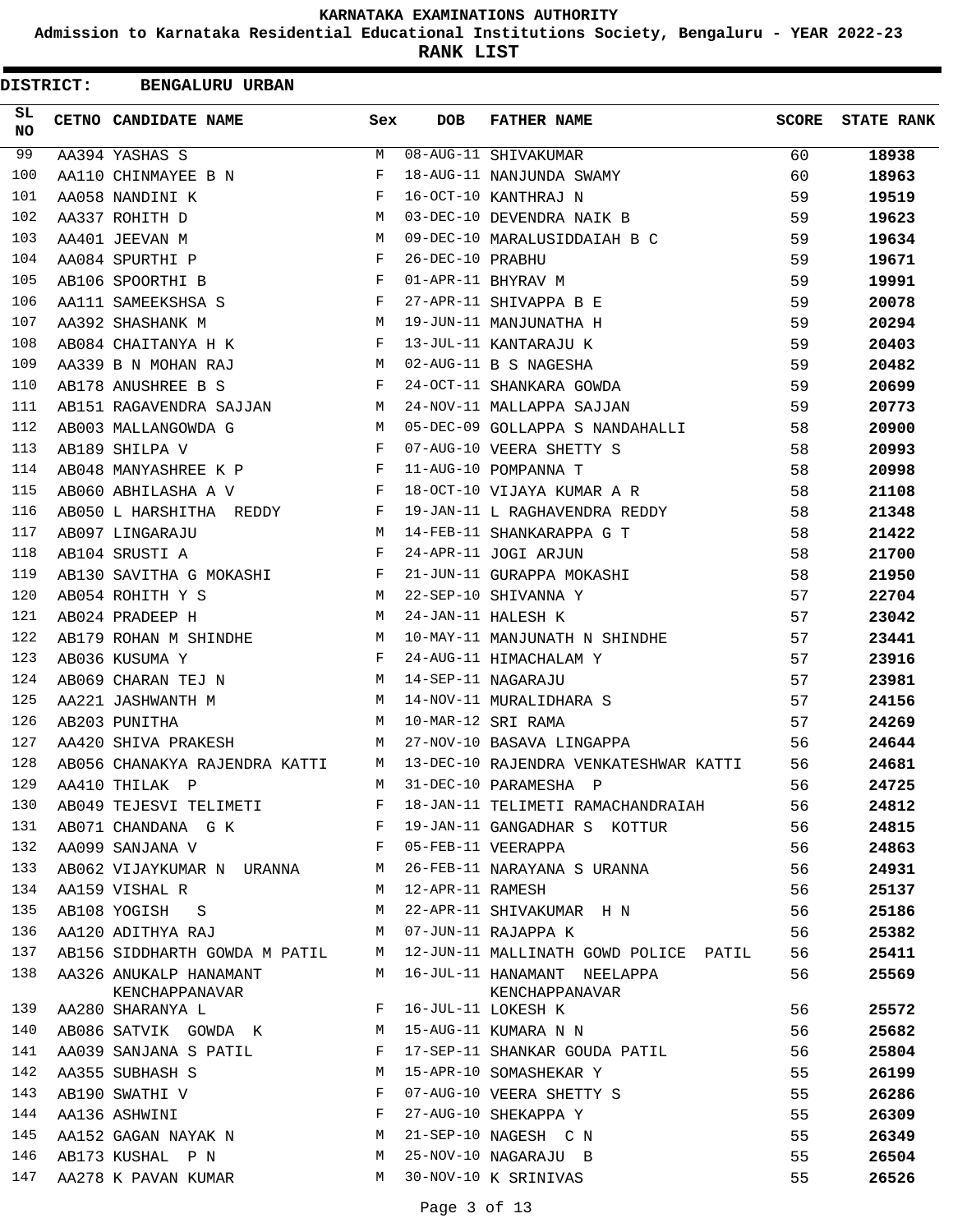**Admission to Karnataka Residential Educational Institutions Society, Bengaluru - YEAR 2022-23**

|          | <b>DISTRICT:</b> | <b>BENGALURU URBAN</b>                                            |              |            |                                                                                                                                                                                                                                                                                                                                                                                       |       |                   |
|----------|------------------|-------------------------------------------------------------------|--------------|------------|---------------------------------------------------------------------------------------------------------------------------------------------------------------------------------------------------------------------------------------------------------------------------------------------------------------------------------------------------------------------------------------|-------|-------------------|
| SL<br>NO |                  | CETNO CANDIDATE NAME                                              | Sex          | <b>DOB</b> | <b>FATHER NAME</b>                                                                                                                                                                                                                                                                                                                                                                    | SCORE | <b>STATE RANK</b> |
| 148      |                  | AA030 HANUMANT CHANNAPPA<br><b>BADENNAVAR</b>                     | M            |            | 29-JAN-11 CHANNAPPA BHIMAPPA BADENNAVAR                                                                                                                                                                                                                                                                                                                                               | 55    | 26724             |
| 149      |                  | AA052 GAYATHRI P                                                  | F            |            | 30-MAR-11 PRABHAKAR                                                                                                                                                                                                                                                                                                                                                                   | 55    | 26966             |
| 150      |                  | AB199 DEEPAK N KOPPAL                                             | M            |            | 16-APR-11 NINGAPPA KOPPAL                                                                                                                                                                                                                                                                                                                                                             | 55    | 27053             |
| 151      |                  | AA008 KALA POORNA G M                                             | F            |            | 03-JUN-11 MOHANA G R                                                                                                                                                                                                                                                                                                                                                                  | 55    | 27302             |
| 152      |                  | AA100 MOKSHITH S                                                  | М            |            | 02-AUG-11 SANTHOSH G M                                                                                                                                                                                                                                                                                                                                                                | 55    | 27583             |
| 153      |                  | AA131 PIYUSH BALAJI GOWDA H S                                     | M            |            | 31-AUG-11 SRINIVAS H G                                                                                                                                                                                                                                                                                                                                                                | 55    | 27691             |
| 154      |                  | AA423 KUSHAL K GOWDA                                              | M            |            | 20-SEP-11 KRISHNE GOWDA                                                                                                                                                                                                                                                                                                                                                               | 55    | 27747             |
| 155      |                  | AA291 SHARANU B                                                   | M            |            | 12-OCT-11 BALARAJU                                                                                                                                                                                                                                                                                                                                                                    | 55    | 27825             |
| 156      |                  | AA151 SUDHEEP                                                     | M            |            | 09-OCT-09 GADDEPPA                                                                                                                                                                                                                                                                                                                                                                    | 54    | 28096             |
| 157      |                  | AB174 RACHANDRA V                                                 | M            |            | 16-NOV-10 VIJAY KUMAR                                                                                                                                                                                                                                                                                                                                                                 | 54    | 28426             |
| 158      |                  | AB144 DHEERAJ S WALIKAR                                           | M            |            | 22-DEC-10 SHANTHAPPA S WALIKAR                                                                                                                                                                                                                                                                                                                                                        | 54    | 28543             |
| 159      |                  | AB193 RISHIKA V L                                                 | F            |            | 29-DEC-10 VENKATESAN M                                                                                                                                                                                                                                                                                                                                                                | 54    | 28563             |
| 160      |                  | AA238 GNANESH G                                                   | M            |            | 10-APR-11 GOWRISHANKAR                                                                                                                                                                                                                                                                                                                                                                | 54    | 29001             |
| 161      |                  | AA288 VAIBHAV G H M                                               |              |            | 02-JUN-11 HANUMANTHAPPA G                                                                                                                                                                                                                                                                                                                                                             | 54    | 29308             |
| 162      |                  | AB161 STHUTHI S                                                   | F            |            | 07-JUL-11 SRINIVAS A G                                                                                                                                                                                                                                                                                                                                                                | 54    | 29502             |
| 163      |                  | AB149 ABISHEK I HIREMATH                                          | M            |            | 08-JUL-11 IRAYYA HIREMATH                                                                                                                                                                                                                                                                                                                                                             | 54    | 29504             |
| 164      |                  | AB196 THANUSHRI N S                                               | F            |            | 07-AUG-11 SATHISH N J                                                                                                                                                                                                                                                                                                                                                                 | 54    | 29689             |
| 165      |                  | <b>Example 2</b><br>AA232 YASHASWINI K M                          |              |            | 09-AUG-11 MANJUNATH                                                                                                                                                                                                                                                                                                                                                                   | 54    | 29699             |
| 166      |                  | AA088 SHALINI H H                                                 | $\mathbf{F}$ |            | 13-AUG-11 HARISH H R                                                                                                                                                                                                                                                                                                                                                                  | 54    | 29713             |
| 167      |                  | AA429 SHREYA YARAGUNTI                                            | F            |            | 31-AUG-11 SUBHASHCHANDRA                                                                                                                                                                                                                                                                                                                                                              | 54    | 29787             |
| 168      |                  | AA416 NUTHAN S                                                    | M            |            | 04-SEP-11 SANTHOSH V G                                                                                                                                                                                                                                                                                                                                                                | 54    | 29804             |
| 169      |                  | AA377 AKASH N                                                     | M            |            | 01-JAN-12 NARASIMHA RAJU H                                                                                                                                                                                                                                                                                                                                                            | 54    | 30148             |
| 170      |                  | AA306 NIVEDITHA D S                                               | F            |            | 27-OCT-10 SHASHIKANTH D J                                                                                                                                                                                                                                                                                                                                                             | 53    | 30567             |
| 171      |                  | AB007 KUSUMA M                                                    | F            |            | 25-NOV-10 MAHALINGAPPA                                                                                                                                                                                                                                                                                                                                                                | 53    | 30631             |
| 172      |                  | AA419 CHAYA LAHARI M F                                            |              |            | 14-MAR-11 MANOHARA A J                                                                                                                                                                                                                                                                                                                                                                | 53    | 31072             |
| 173      |                  | AA007 N DEEKSHA                                                   | F            |            | 17-JUN-11 NAGARJU Y                                                                                                                                                                                                                                                                                                                                                                   | 53    | 31593             |
| 174      |                  | AA346 DHANUSH P                                                   | M            |            | 23-JUN-11 PUTTARAJU N                                                                                                                                                                                                                                                                                                                                                                 | 53    | 31629             |
| 175      |                  | AA242 JHAGRUTHI T N                                               | F            |            | 16-JUL-11 TUKARAM DYAVAPPA NAIK                                                                                                                                                                                                                                                                                                                                                       | 53    | 31737             |
| 176      |                  | AA375 SUJAN S                                                     | M            |            | 06-SEP-11 SIDDAHALINGESHWARA                                                                                                                                                                                                                                                                                                                                                          | 53    | 31973             |
|          |                  |                                                                   |              |            |                                                                                                                                                                                                                                                                                                                                                                                       | 53    | 32048             |
|          |                  |                                                                   |              |            | $\begin{array}{lllllllll} 177 & \texttt{AA054 } \texttt{PARINATHA} & \texttt{M} & \texttt{F} & 28-SEP-11 } \texttt{MANJUNATHA } \texttt{D} & \texttt{B} & 53 \\ \texttt{AB202 } \texttt{YASHWANTH} & \texttt{O} & \texttt{M} & 08-FEB-10 } \texttt{OMKARAPPA} & 52 \\ \texttt{AB065 RAJANIKANTH} & \texttt{M HOSAMANI} & \texttt{M} & 21-APR-10 } \texttt{MUTTANNA} & 52 \end{array}$ | 52    | 32436             |
|          |                  |                                                                   |              |            |                                                                                                                                                                                                                                                                                                                                                                                       |       | 32466             |
| 180      |                  |                                                                   |              |            | AB141 SHILPA 52                                                                                                                                                                                                                                                                                                                                                                       |       | 32757             |
| 181      |                  |                                                                   |              |            | AA216 NOOR AHMED S JAMADAR M 02-JAN-11 SAYED BASHA S JAMADAR 52                                                                                                                                                                                                                                                                                                                       |       | 32928             |
|          |                  | 182 AA196 SUPHIYA BEGUM F 06-MAR-11 H AHMAD ALI                   |              |            |                                                                                                                                                                                                                                                                                                                                                                                       | 52    | 33182             |
| 183      |                  | AB180 GNANESH P M 04-JUN-11 KISHORE P                             |              |            |                                                                                                                                                                                                                                                                                                                                                                                       | 52    | 33671             |
|          |                  |                                                                   |              |            | 184 AB083 SANVI C F 03-JUL-11 CHANDRASHEKAR                                                                                                                                                                                                                                                                                                                                           | 52    | 33854             |
| 185      |                  |                                                                   |              |            | AA250 PUNARVI K N GOWDA F 28-SEP-11 NANDISH K P                                                                                                                                                                                                                                                                                                                                       | 52    | 34308             |
| 186      |                  | AA259 HARSHIKA V                          F   16-NOV-11 VENKATESH |              |            |                                                                                                                                                                                                                                                                                                                                                                                       | 52    | 34460             |
| 187      |                  |                                                                   |              |            | AB188 MALLIKARJUN S F M 01-DEC-11 SHIVANAND M F                                                                                                                                                                                                                                                                                                                                       | 52    | 34518             |
| 188      |                  | AA153 LAKSHITHA R F 25-APR-09 RAJU                                |              |            |                                                                                                                                                                                                                                                                                                                                                                                       | 51    | 34661             |
| 189      |                  |                                                                   |              |            | AA271 PUNITH TEJ D R<br>M 14-AUG-10 RAMACHANDRAPPA D M 51                                                                                                                                                                                                                                                                                                                             |       | 34848             |
| 190      |                  |                                                                   |              |            | AA431 SHAMIKA K K SHERE SHAM-11 KIRAN KUMAR G                                                                                                                                                                                                                                                                                                                                         | 51    | 35323             |
| 191      |                  |                                                                   |              |            | AA283 PALLAV RAO M 21-FEB-11 PRASHNATH RAO                                                                                                                                                                                                                                                                                                                                            | 51    | 35427             |
| 192      |                  |                                                                   |              |            | AB194 RAGHAV SHIROOKAR M 23-FEB-11 NAGARAJ SHIROOKAR                                                                                                                                                                                                                                                                                                                                  | 51    | 35433             |
| 193      |                  | AA248 JANHAVI S NAIK F 01-MAR-11 SURESH NAIK                      |              |            |                                                                                                                                                                                                                                                                                                                                                                                       | 51    | 35468             |
| 194      |                  |                                                                   |              |            | AA257 ADITHYA U M 16-MAR-11 G UMASHANKARA                                                                                                                                                                                                                                                                                                                                             | 51    | 35544             |
| 195      |                  | AB201 CHAITRA D F 21-MAR-11 DIBBANNA                              |              |            |                                                                                                                                                                                                                                                                                                                                                                                       | 51    | 35573             |
| 196      |                  |                                                                   |              |            | AA104 RUTHIKASHREE TALLER F 21-MAR-11 CHANDRASHEKAR K                                                                                                                                                                                                                                                                                                                                 | 51    | 35576             |
|          |                  |                                                                   |              |            |                                                                                                                                                                                                                                                                                                                                                                                       |       |                   |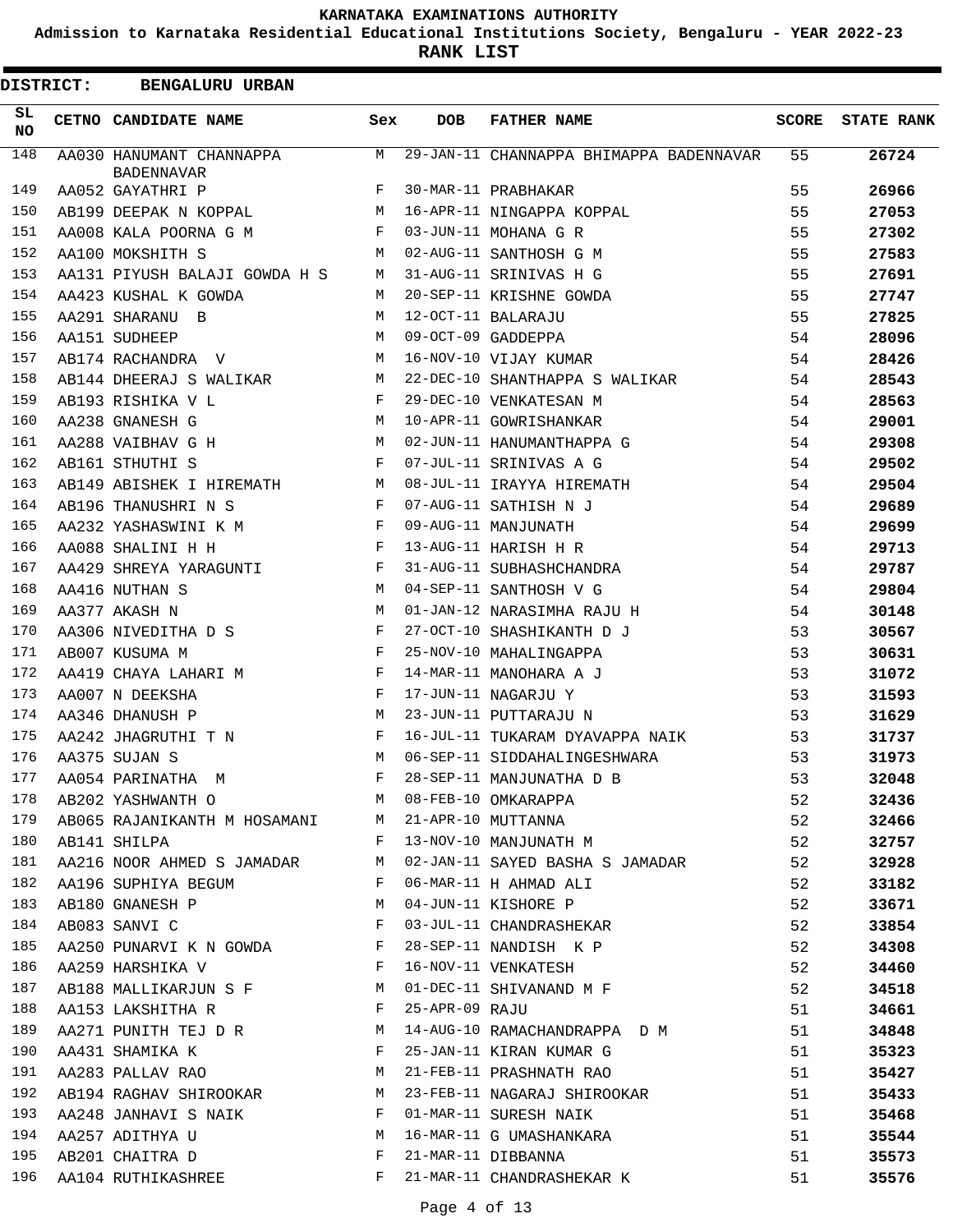**Admission to Karnataka Residential Educational Institutions Society, Bengaluru - YEAR 2022-23**

**RANK LIST**

|            | <b>DISTRICT:</b> | <b>BENGALURU URBAN</b>                |     |                   |                                                                    |              |                   |
|------------|------------------|---------------------------------------|-----|-------------------|--------------------------------------------------------------------|--------------|-------------------|
| SL.<br>NO. |                  | CETNO CANDIDATE NAME                  | Sex | <b>DOB</b>        | <b>FATHER NAME</b>                                                 | <b>SCORE</b> | <b>STATE RANK</b> |
| 197        |                  | AB027 PRAGATHI P B                    | F   |                   | 31-MAY-11 B PARAMESHWAR                                            | 51           | 35953             |
| 198        |                  | AB197 GOKUL S                         | М   |                   | 22-JUN-11 SURESH D                                                 | 51           | 36115             |
| 199        |                  | AA069 VED MOHAN GOWDA BS              | M   |                   | 30-JUN-11 SHANKARLINGE GOWDA BC                                    | 51           | 36163             |
| 200        |                  | AB125 MONOHAR<br>T                    | M   |                   | 19-JUL-11 THIMMA RAJU                                              | 51           | 36285             |
| 201        |                  | AA312 MRUTYUNJAYA YALLAPPA<br>KAMMARA | М   |                   | 26-JUL-11 YALLAPPA HANUMANTHAPPA<br>KAMMARA                        | 51           | 36332             |
| 202        |                  | AA102 HEMALATHA H S                   | F   |                   | 30-JUL-11 BHEEMARAJU                                               | 51           | 36359             |
| 203        |                  | AB166 CHETHAN G B                     | M   |                   | 19-AUG-11 BASAVARAJ                                                | 51           | 36465             |
| 204        |                  | AA310 VEDA PRIYA A                    | F   |                   | 04-OCT-11 ANIL KUMAR K                                             | 51           | 36659             |
| 205        |                  | AB169 GIRISH B                        | M   |                   | 20-DEC-11 DODDABASAVANGOWDA                                        | 51           | 36924             |
| 206        |                  | AB095 NIKITHA B                       | F   | 30-JAN-11 BABURAO |                                                                    | 50           | 37684             |
| 207        |                  | AB089 ANU N                           | F   |                   | 17-FEB-11 NINGAPPA H                                               | 50           | 37760             |
| 208        |                  | AB008 VINUTHA V                       | F   |                   | 06-MAY-11 VAJRAPPA M                                               | 50           | 38180             |
| 209        |                  | AA432 POORVIKA M S                    | F   |                   | 10-JUN-11 SIDDESH M S                                              | 50           | 38382             |
| 210        |                  | AB111 LAHARI RANI G                   | F   |                   | 26-JUN-11 GOPALA KRISHNA                                           | 50           | 38470             |
| 211        |                  | AA427 DHANUSH S                       | М   |                   | 14-JUL-11 SRINIVASA M                                              | 50           | 38586             |
| 212        |                  | AA026 LIKITHA V                       | F   |                   | 23-JUL-11 VAGESH R M                                               | 50           | 38644             |
| 213        |                  | AA012 TEJASWINI                       | F   |                   | 07-AUG-11 SIDDALINGAPPA                                            | 50           | 38718             |
| 214        |                  | AA348 JAMBANNA N G                    | M   |                   | 06-OCT-11 GANGADHAR N                                              | 50           | 38984             |
| 215        |                  | AA201 DEEPIKA K                       | F   |                   | 17-NOV-11 ASHWATHAIAH KH                                           | 50           | 39150             |
| 216        |                  | AA033 NISHITHA P                      | F   |                   | 24-DEC-11 PUTTARAJU M                                              | 50           | 39250             |
| 217        |                  | AB182 MAHESH A CHAVAN                 | М   | 16-FEB-10 ARJUN   |                                                                    | 49           | 39427             |
| 218        |                  | AA294 HEMA P                          | F   |                   | 23-DEC-10 PUTTARAJU R                                              | 49           | 39945             |
| 219        |                  | AA244 CHIRANTH B M                    | М   |                   | 13-JAN-11 MANJUNATHA B H                                           | 49           | 40061             |
| 220        |                  | AA161 HARSHITH KUMAR B R              | M   |                   | 20-JAN-11 RAGHAVENDRA B S                                          | 49           | 40091             |
| 221        |                  | AA025 MOULYA B R                      | F   |                   | 02-FEB-11 RAMESH B R                                               | 49           | 40140             |
| 222        |                  | AB134 YASHAS T V                      | M   |                   | 26-FEB-11 VEERESHAPPA T B                                          | 49           | 40251             |
| 223        |                  | AA388 SANJAY REDDY V                  | M   |                   | 17-MAY-11 VIRUPAKSHAPPA H                                          | 49           | 40701             |
| 224        |                  | AA141 GOWTHAM G K                     | M   |                   | 24-MAY-11 GOWDAPPA                                                 | 49           | 40738             |
| 225        |                  | AB096 MALLIKARJUNA M ARAMANI          | М   |                   | 28-AUG-11 MANJUNATH RANJANKUMAR ARAMANI                            | 49           | 41350             |
| 226        |                  | AA197 AKSHAY KUMAR                    | М   |                   | 29-OCT-11 SHIVA KUMAR                                              | 49           | 41599             |
| 227        |                  | AA112 SUMITH AMBANNAVAR M             |     |                   | 11-NOV-11 SANGAMESH S AMBANNAVAR                                   | 49           | 41652             |
| 228        |                  | M<br>AB129 PAVAN KUMAR C              |     |                   | 01-JAN-10 CHANDRAPPA                                               | 48           | 41929             |
| 229        |                  | AA314 GINNEES M R M                   |     |                   | 13-NOV-10 RAMESH A                                                 | 48           | 42332             |
| 230        |                  | AB039 VAISHNAVI B                     |     |                   | 23-NOV-10 BASAVARAJU                                               | 48           | 42374             |
| 231        |                  | <b>M</b><br>AA023 GOWTHAM A           |     |                   |                                                                    | 48           | 43108             |
| 232        |                  | AA261 PRUTHVIRAJ M                    | M   |                   | 26-APR-11 AMBARISH B<br>14-MAY-11 MANJUNATH GA<br>10-TUL 11 DALLER | 48           | 43205             |
| 233        |                  | AA040 SRUSTI RAMESH SAJJANAR F        |     |                   | 10-JUL-11 RAMESH SAJJANAR                                          | 48           | 43598             |
| 234        |                  | AB010 PUNITH V                        | M   |                   | 04-AUG-11 VENKATESH MURTHY N                                       | 48           | 43752             |
| 235        |                  | AA311 SAMYUKTHA M N                   | F   |                   | 12-SEP-11 MALLIKARJUNA REDDY N                                     | 48           | 43954             |
| 236        |                  | AB142 BHAVANI LAXMAN JAMADAR F        |     |                   | 03-OCT-11 LAXMAN VEERANNA JAMADAR                                  | 48           | 44049             |
| 237        |                  | AA063 KOUSHIK GOWDA B                 | M   |                   | 25-NOV-11 BALARAME GOWDA B                                         | 48           | 44259             |
| 238        |                  | AA140 MANOJ N                         | M   |                   |                                                                    | 48           | 44419             |
| 239        |                  | AA393 KAVERI MAPPANNA F               |     | 20-MAY-10 MAPANNA | 01-MAY-12 LATE NAGARAJ ACHARI                                      | 47           | 44550             |
| 240        |                  | AA249 PREETHAM S PATTAR M             |     |                   | 25-AUG-10 SIDDU I PATTAR                                           | 47           | 44639             |
| 241        |                  |                                       |     |                   |                                                                    | 47           |                   |
| 242        |                  | AA363 KUSHAL GOWDA S M                |     |                   | 18-JAN-11 SIDDARAJU M R<br>11-MAR-11 MOHAN                         |              | 45109             |
| 243        |                  | AA114 PRIYANKA M M                    |     |                   | 16-APR-11 JAYASHANKAR RAMAPPA HONDAD                               | 47           | 45358             |
|            |                  | AB090 POONAM JAYASHANKAR HONDAD F     |     |                   |                                                                    | 47           | 45582             |
| 244        |                  | AA122 ABHINAV K                       | М   |                   | 24-APR-11 KRISHNAPPA                                               | 47           | 45627             |
| 245        |                  | AB160 SUPRITH N                       |     |                   | M 14-MAY-11 NAGARAJAN C                                            | 47           | 45765             |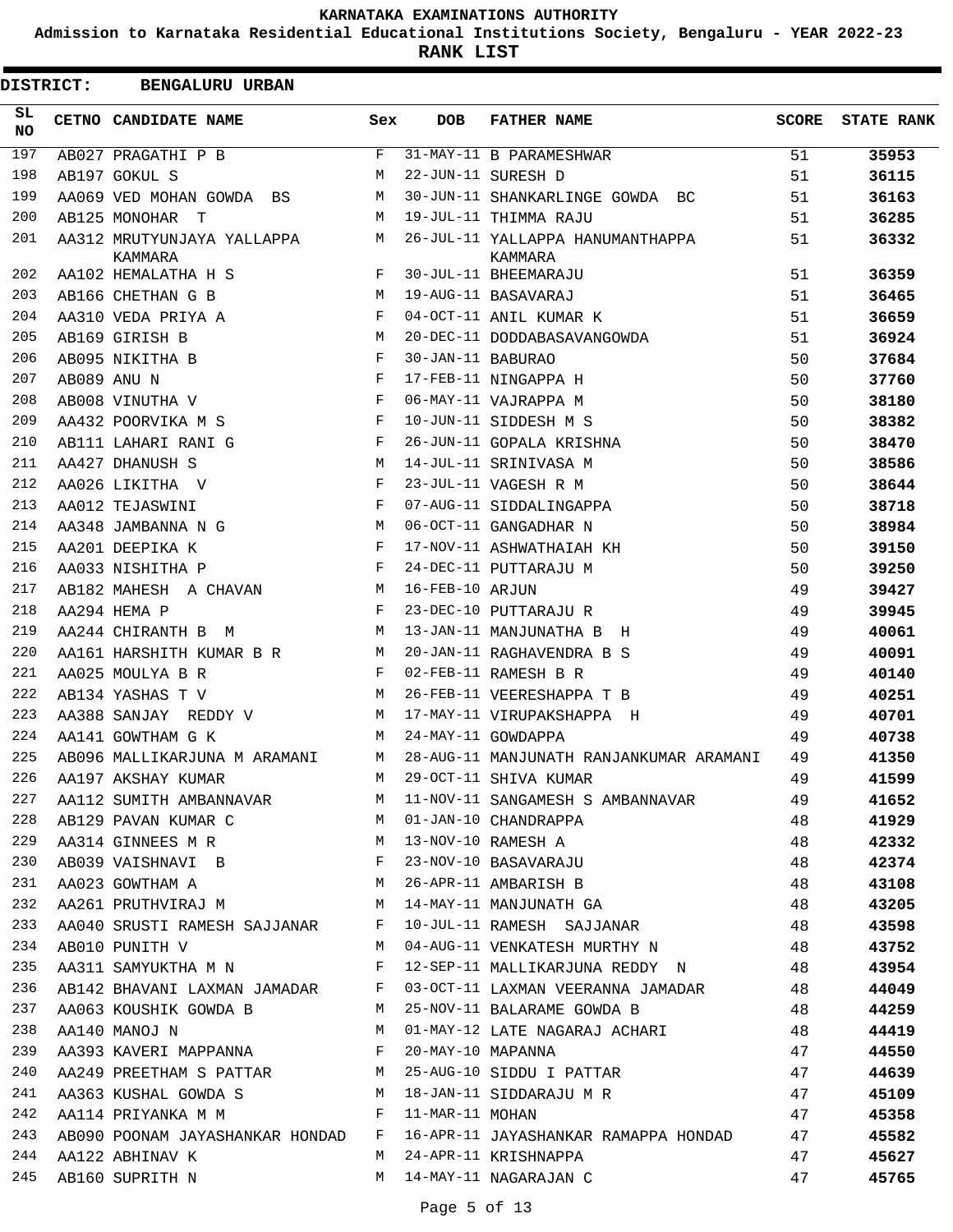**Admission to Karnataka Residential Educational Institutions Society, Bengaluru - YEAR 2022-23**

| <b>DISTRICT:</b> | <b>BENGALURU URBAN</b>         |     |                   |                                      |              |                   |
|------------------|--------------------------------|-----|-------------------|--------------------------------------|--------------|-------------------|
| SL<br><b>NO</b>  | CETNO CANDIDATE NAME           | Sex | <b>DOB</b>        | <b>FATHER NAME</b>                   | <b>SCORE</b> | <b>STATE RANK</b> |
| 246              | AA407 NETHRA<br>М              | F   |                   | 14-JUN-11 C MAHENDRA                 | 47           | 45975             |
| 247              | AB171 SHRADHA RATHOD           | F   |                   | 21-JUN-11 SUNIL RATHOD               | 47           | 46030             |
| 248              | AA098 K TEJA                   | F   |                   | 22-JUN-11 K JAYAPAL                  | 47           | 46038             |
| 249              | AA071 TANISH D G               | М   |                   | 10-JUL-11 DHANANJAIAH M              | 47           | 46175             |
| 250              | AA167 RAKSHAN SAGAR GOWDA      | M   |                   | 16-JUL-11 MUTHURAJU RB               | 47           | 46206             |
| 251              | AA228 UDAYA KUMAR Y            | M   |                   | 27-JUL-11 YAMANURAPPA                | 47           | 46281             |
| 252              | AB068 MANJULA M                | F   |                   | 08-AUG-11 MUNIYALLAPPA               | 47           | 46362             |
| 253              | AA048 YADUNANDAN D K           | M   |                   | 09-AUG-11 DINESH K S                 | 47           | 46369             |
| 254              | AB110 ADITHI SHETTY            | F   |                   | 19-SEP-11 DINESH SHETTY              | 47           | 46563             |
| 255              | AB028 ADITYA RAJU RATHOD       | М   |                   | 05-OCT-11 RAJU TUKARAM RATHOD        | 47           | 46621             |
| 256              | AA218 ANUSHA ANNAPPA BETAGERI  | F   | 13-DEC-11 ANNAPPA |                                      | 47           | 46906             |
| 257              | AB023 ISHWARYA R RARTHOD       | F   |                   | 14-SEP-10 RAMESH RATHOD              | 46           | 47332             |
| 258              | AA177 ARUN G                   | М   | 19-DEC-10 GIRISH  |                                      | 46           | 47646             |
| 259              | AA332 BANASHANKARI             | F   |                   | 12-JAN-11 BHEEMASHANKAR              | 46           | 47776             |
| 260              | AA247 LIKITH D                 | M   |                   | 10-FEB-11 DEVARAJU B J               | 46           | 47924             |
| 261              | AA367 PRAKRUTHI K              | F   |                   | 20-FEB-11 H N KUMAR                  | 46           | 47970             |
| 262              | AA175 THANUSHREE S P           | F   |                   | 19-APR-11 PRABHAKARA                 | 46           | 48332             |
| 263              | AA256 YASHAS VENKAT K R        | M   |                   | 21-APR-11 RAMESH BABU K              | 46           | 48347             |
| 264              | AA434 YASHWANTH K N            | М   |                   | 21-APR-11 NINGARAJU                  | 46           | 48348             |
| 265              | AA408 GOUTAM B                 | M   |                   | 24-MAY-11 BASAVARAJ G                | 46           | 48568             |
| 266              | AA142 NIRANJAN J               | M   |                   | 14-JUN-11 JAGADISH S                 | 46           | 48731             |
| 267              | AB126 N TEJASHREE              | F   |                   | 11-JUL-11 NARAYANAPPA                | 46           | 48927             |
| 268              | AA390 NISCHAL S                | M   |                   | 11-JUL-11 SURESH N S                 | 46           | 48929             |
| 269              | AB005 B A KRUTHIKA             | F   |                   | 28-JUL-11 B P ANANDA                 | 46           | 49048             |
| 270              | AB167 BHARATH R H              | M   |                   | 22-AUG-11 RAVI B H                   | 46           | 49178             |
| 271              | AB176 HARSHAVEENA              | F   |                   | 26-AUG-11 SRINIVASALU T              | 46           | 49212             |
| 272              | AA021 SUDARSHAN T              | M   |                   | 29-DEC-11 TIPPESWAMY                 | 46           | 49722             |
| 273              | AA313 YESHWANTH YADAV          | M   |                   | 08-MAR-10 THIRUMALESH                | 45           | 49910             |
| 274              | AB123 GADALINGA MURTHY R       | М   |                   | 29-MAY-10 RAMESH B                   | 45           | 49965             |
| 275              | AB131 PRAGATHI M               | F   |                   | 12-AUG-10 MOHAN KUMAR                | 45           | 50062             |
| 276              | AA251 NIREEKSHA HANAMANTHA     | F   |                   | 03-OCT-10 HANAMANTHA                 | 45           | 50182             |
| 277              | HALIGERI                       | F   |                   | 16-MAR-11 HANUMANTHAPPA D            | 45           | 50945             |
|                  | AA329 HEMA H                   |     |                   |                                      |              |                   |
| 278              | AB085 PAVITHRA C               | F   |                   | 19-MAR-11 CHANNABASAPPA              | 45           | 50968             |
| 279              | AA307 NIKHIL                   | M   |                   | 24-MAR-11 SHANKARAPPA BADIGER        | 45           | 50998             |
| 280              | AA253 LAKSHITH A S             | M   |                   | 04-APR-11 SANDESH A S                | 45           | 51080             |
| 281              | AB046 SHWETHA P U              | F   |                   | 17-JUL-11 UJJINAPPA P K              | 45           | 51836             |
| 282              | AA208 UAMESH<br>K              | М   |                   | 13-DEC-11 KEMPANNA                   | 45           | 52620             |
| 283              | AA173 DIGANTH P                | M   |                   | 01-JAN-12 PARAPPA G                  | 45           | 52683             |
| 284              | AB091 CHAITRA SANGAPPA ARSANAL | F   |                   | 26-FEB-12 SANGAPPA THIPPANNA ARSANAL | 45           | 52750             |
| 285              | AB053 PREETHI VASUDEV RATHOD   | F   |                   | 07-APR-10 VASUDEV BHEEMJI RATHOD     | 44           | 52897             |
| 286              | AA315 S REVANTH                | М   |                   | 19-JUL-10 J SUBRAMANYAM              | 44           | 52986             |
| 287              | AA425 DHANUSH C                | М   |                   | 17-NOV-10 CHANDRA SHEKARA            | 44           | 53294             |
| 288              | AB132 AKSHATHA U SUNAGAR       | F   |                   | 18-JAN-11 ULLAS Y SUNAGAR            | 44           | 53588             |
| 289              | AA034 THANUSHREE B             | F   |                   | 22-FEB-11 BASAVARAJ                  | 44           | 53753             |
| 290              | AA358 GOWTHAM K J              | M   |                   | 03-MAR-11 JAYANNA K R                | 44           | 53803             |
| 291              | AA083 LOHITH K                 | М   |                   | 10-MAR-11 KUMARA SWAMY B             | 44           | 53846             |
| 292              | AA366 SUCHEETH DEEPAK          | M   | 01-APR-11 DEEPAK  |                                      | 44           | 54011             |
| 293              | AA045 SHREYAS C R              | М   |                   | 25-APR-11 RANGARAJU H                | 44           | 54175             |
| 294              | AB187 THARUN U                 | M   | 10-JUL-11 UMESH   |                                      | 44           | 54795             |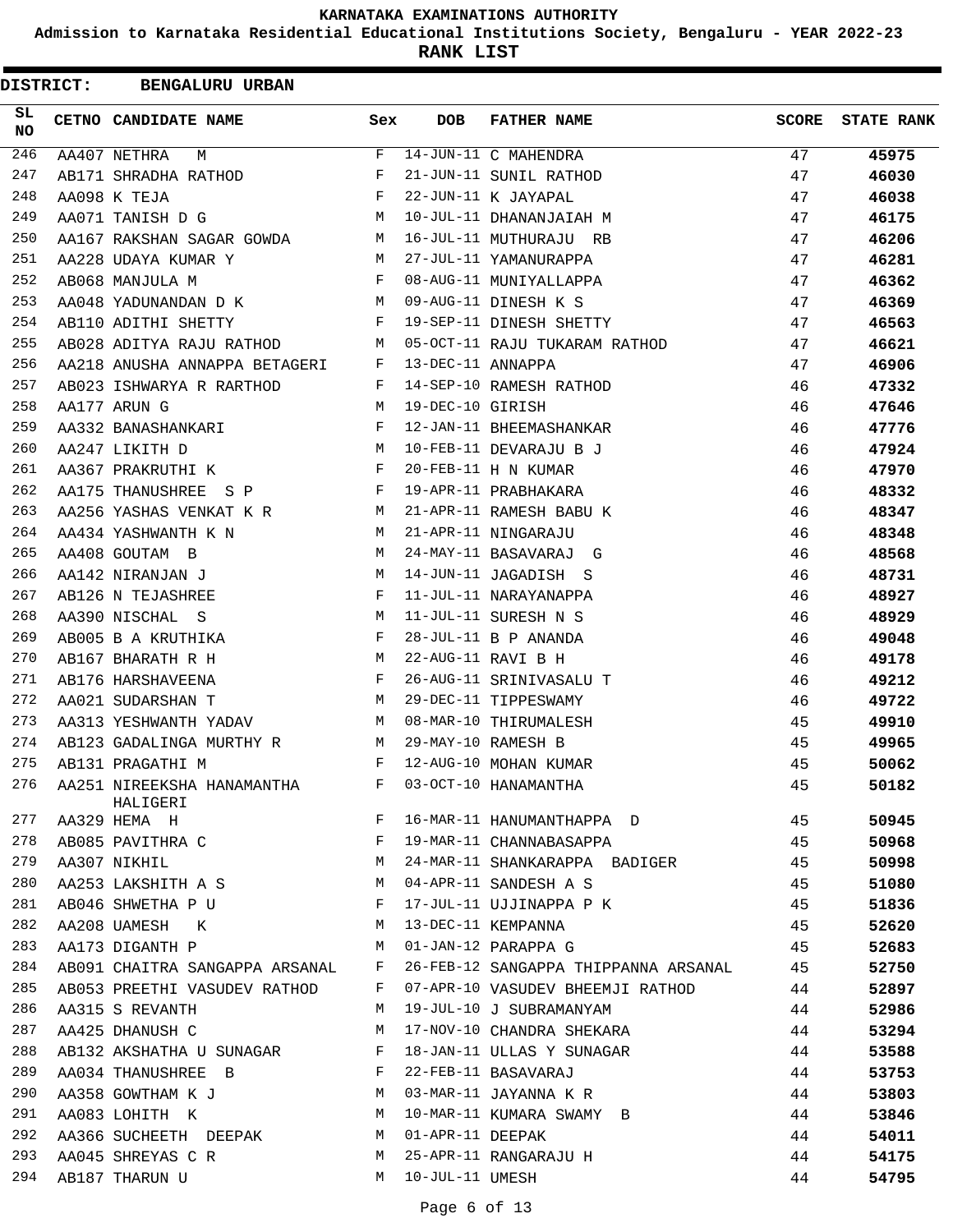**Admission to Karnataka Residential Educational Institutions Society, Bengaluru - YEAR 2022-23**

|          | <b>DISTRICT:</b> | <b>BENGALURU URBAN</b>            |              |                   |                                        |       |                   |
|----------|------------------|-----------------------------------|--------------|-------------------|----------------------------------------|-------|-------------------|
| SL<br>NO |                  | CETNO CANDIDATE NAME              | Sex          | <b>DOB</b>        | <b>FATHER NAME</b>                     | SCORE | <b>STATE RANK</b> |
| 295      |                  | AA300 BHASHITHA A                 | F            |                   | 15-JUL-11 ANANTH KUMAR N R             | 44    | 54822             |
| 296      |                  | AA217 KUSHI J                     | F            |                   | 28-JUL-11 JAI KUMAR                    | 44    | 54932             |
| 297      |                  | AB147 SOUJANYA                    | F            |                   | 14-SEP-11 MANJUNATHA BAMMIGATTI        | 44    | 55231             |
| 298      |                  | AB114 DIGANTH BABU                | М            | 30-OCT-09 BABU G  |                                        | 43    | 55856             |
| 299      |                  | AA143 NITHYA D                    | F            |                   | 10-JUN-10 DHARAMARAJ                   | 43    | 55989             |
| 300      |                  | AA234 MONIKA H S                  | F            |                   | 08-SEP-10 SHRINIVAS H T                | 43    | 56137             |
| 301      |                  | AB140 DEEPIKA B                   | F            |                   | 01-OCT-10 BEERALINGAPPA                | 43    | 56193             |
| 302      |                  | AA035 DARSHINI V                  | F            |                   | 12-JAN-11 VENKATESH                    | 43    | 56601             |
| 303      |                  | AA386 CHETHAN A N                 | M            |                   | 09-FEB-11 NANDEE GOWDA A               | 43    | 56719             |
| 304      |                  | AB018 SUDEEP REDDY V              | М            |                   | 13-MAY-11 VEERANNA MENASAGI            | 43    | 57372             |
| 305      |                  | AA362 HARSHA R                    | M            |                   | 30-JUL-11 RANGASWAMY<br>$\overline{C}$ | 43    | 58004             |
| 306      |                  | AA225 BHOOMIKA A                  | F            |                   | 04-OCT-11 ANANTHARAJU                  | 43    | 58399             |
| 307      |                  | AA321 CHIRANJEEVI K H             | М            |                   | 29-NOV-11 HUCHHANGAPPA                 | 43    | 58653             |
| 308      |                  | AA258 PRUTHVIRAJ H P              | М            |                   | 03-JAN-12 PANCHAKSHARI H A             | 43    | 58792             |
| 309      |                  | AA276 UDAY SURANA M G             | M            |                   | 05-JAN-12 GOVINDARAJU G M              | 43    | 58799             |
| 310      |                  | AA148 VISHAL K A                  | M            |                   | 01-MAR-12 ANIL KUMAR                   | 43    | 58843             |
| 311      |                  | AA325 SOWMYA                      | F            | 15-APR-12 NAGAPPA |                                        | 43    | 58861             |
| 312      |                  | AA345 DHANUSH KUMAR M             | M            |                   | 24-JUL-10 MOHAN KUMAR S                | 42    | 59110             |
| 313      |                  | AA374 VIGNESH S                   | M            |                   | 28-AUG-10 SRINIVASA M                  | 42    | 59183             |
| 314      |                  | AB075 POORNIMA S J                | F            |                   | 17-SEP-10 JAYCHANDRA                   | 42    | 59238             |
| 315      |                  | AB159 VINAY KUMAR B T             | М            | 23-OCT-10 KUMAR   |                                        | 42    | 59359             |
| 316      |                  | AA065 NAYANA B L                  | F            | 24-FEB-11 LOKESH  |                                        | 42    | 59963             |
| 317      |                  | AB047 BHARATH KUMAR S             | M            |                   | 02-JUN-11 SHIVANNA                     | 42    | 60662             |
| 318      |                  | AB057 PREETHIKA R                 | F            | 07-JUL-11 RAVI S  |                                        | 42    | 60975             |
| 319      |                  | AB148 YOGESH P N                  | M            |                   | 09-AUG-11 PRAKASH B N                  | 42    | 61215             |
| 320      |                  |                                   | F            |                   | 11-AUG-11 NARASIMHA MURTHY             | 42    |                   |
| 321      |                  | AA164 DEEKSHA N<br>AA121 ANUSHA V | F            |                   | 26-AUG-11 VISHWANATH DM                | 42    | 61228             |
| 322      |                  |                                   | F            | 27-AUG-11 PRAKASH |                                        |       | 61324             |
| 323      |                  | AA281 NAVYA P                     | F            | 20-SEP-11 EBRAHIM |                                        | 42    | 61333             |
| 324      |                  | AB116 AFRIN                       | M            | 10-OCT-11 LOKESHA |                                        | 42    | 61465             |
|          |                  | AA230 SAGAR                       |              |                   |                                        | 42    | 61559             |
| 325      |                  | AB181 HARSHITHA G                 | F            |                   | 15-NOV-11 GOVINDA SWAMY                | 42    | 61737             |
| 326      |                  | AB051 ARCHITHA S                  | F            |                   | 01-APR-12 SAMPANGIRAMAIAH              | 42    | 62021             |
| 327      |                  | AA042 DIGANTH K                   | M            |                   | 10-NOV-10 G BHUVANESHWARI              | 41    | 62604             |
| 328      |                  | AA224 PRATHIK S KULKARNI          | М            |                   | 30-DEC-10 SRISHILAPPA KULKARNI         | 41    | 62809             |
| 329      | AA020 ARUN       |                                   | M            | 19-MAR-11 AMARESH |                                        | 41    | 63314             |
| 330      |                  | AA383 SUCHITHRA A C               | F            |                   | 01-APR-11 CHANDRAIAH A C               | 41    | 63424             |
| 331      |                  | AA296 BRUNDA                      | $\mathbf{F}$ |                   | 08-APR-11 CHANNABASAVA                 | 41    | 63477             |
| 332      |                  | AA235 DHANUSH D L                 | М            |                   | 09-APR-11 LINGARAJU D Y                | 41    | 63490             |
| 333      |                  | AA418 BHARATH K S                 | M            |                   | 20-MAY-11 SURESH P                     | 41    | 63792             |
| 334      |                  | AB035 RAHUL U H                   | M            |                   | 07-NOV-11 UMESH B H                    | 41    | 65027             |
| 335      |                  | AB009 VISHWANATH M                | М            |                   | 14-NOV-11 MALLIKARJUNA                 | 41    | 65080             |
| 336      |                  | AA290 DEVAKKI VITTALA BYLAKURA F  |              |                   | 17-AUG-09 VITTALA S B                  | 40    | 65417             |
| 337      |                  | AB191 SUDARSHAN T M               | M            |                   | 04-FEB-10 MUNIRAJU T S                 | 40    | 65478             |
| 338      |                  | AB017 SAKSHI<br>M                 | F            |                   | 30-OCT-10 MALLIKARJUN                  | 40    | 65911             |
| 339      |                  | AA210 BHARATH G C                 | M            |                   | 07-DEC-10 CHANDRASHEKAR G C            | 40    | 66072             |
| 340      |                  | AA123 CHAITHRA                    | F            | 09-FEB-11 SATHISH |                                        | 40    | 66439             |
| 341      |                  | AA191 ULLAS L                     | M            |                   | 11-FEB-11 LINGAPPA M S                 | 40    | 66462             |
| 342      |                  | AB128 MONIKA R                    | F            |                   | 18-FEB-11 RAMESH RAJ                   | 40    | 66494             |
| 343      |                  | AA384 BOOMIKA N                   | F            |                   | 01-MAR-11 NINGARAJU C                  | 40    | 66563             |
| 344      |                  | AA371 NANDA KUMAR D               | М            |                   | 05-MAR-11 DODDANNA                     | 40    | 66600             |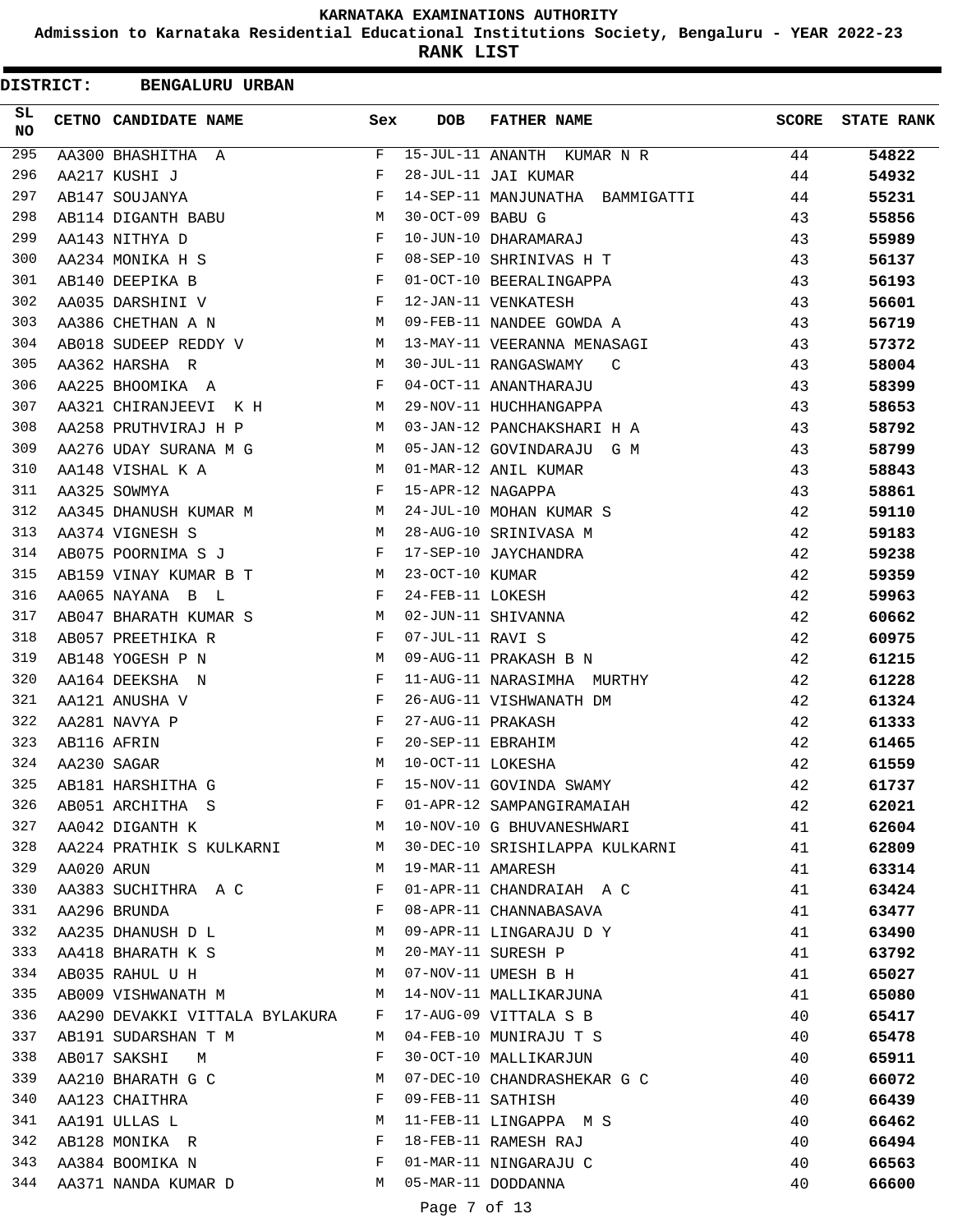**Admission to Karnataka Residential Educational Institutions Society, Bengaluru - YEAR 2022-23**

**RANK LIST**

| <b>DISTRICT:</b> |             | <b>BENGALURU URBAN</b>                       |              |                   |                               |              |                   |
|------------------|-------------|----------------------------------------------|--------------|-------------------|-------------------------------|--------------|-------------------|
| SL.<br>NO        |             | CETNO CANDIDATE NAME                         | Sex          | <b>DOB</b>        | <b>FATHER NAME</b>            | <b>SCORE</b> | <b>STATE RANK</b> |
| 345              |             | AB118 KEERTHI M                              | F            |                   | 23-MAR-11 MUNIRAJU            | 40           | 66725             |
| 346              |             | AB016 PRATHAM C R                            | М            |                   | 08-APR-11 RAVI KUMAR B        | 40           | 66863             |
| 347              |             | AA279 PURUSHOTTTAM J                         | M            |                   | 10-JUN-11 JAGADISH            | 40           | 67397             |
| 348              |             | AB115 PRAJWAL G                              | M            |                   | 31-AUG-11 GIRISHA T           | 40           | 68094             |
| 349              |             | AB183 SAMANMITH                              | F            |                   | 28-OCT-11 MANJAPPA            | 40           | 68494             |
| 350              |             | AA226 PRAVEEN E                              | M            | 20-NOV-11 EARAPPA |                               | 40           | 68627             |
| 351              |             | AA024 THRISHA                                | F            | 25-NOV-11 SHEKAR  |                               | 40           | 68654             |
| 352              |             | AA327 YOGA S                                 | М            |                   | 25-DEC-11 SIDDALINGAPPAJI     | 40           | 68806             |
| 353              |             | AA137 GANESH N                               | M            | 18-JAN-12 NAGAPPA |                               | 40           | 68874             |
| 354              |             | AA406 MANOJ G                                | M            |                   | 18-FEB-11 GOVINDA P           | 39           | 70084             |
| 355              |             | AA057 TARUN M                                | M            |                   | 24-FEB-11 MOHAN K             | 39           | 70117             |
| 356              |             | AA202 BHAGYA SHREE M                         | $\mathbf{F}$ | 21-MAY-11 MAREPPA |                               | 39           | 70743             |
| 357              |             | AA303 HARSHAVARDHAN M C                      |              |                   | M 02-JUL-11 CHANDRA MOHAN M N | 39           | 71196             |
| 358              |             | AA156 HARSHA H                               | M            |                   | 23-SEP-11 HONNESHAPPA H C     | 39           | 71812             |
| 359              |             | AB103 PAVANKUMAR NAIK S                      | M            |                   | 14-JUN-10 SIDDESH NAIK        | 38           | 72660             |
| 360              |             | AA171 POORVIK H J                            | M            |                   | 10-SEP-10 HUVAPPA S J         | 38           | 72830             |
| 361              |             | AA203 PRAKASH H                              | М            |                   | 27-OCT-10 HANUMA REDDY        | 38           | 72992             |
| 362              |             | AA204 TEJESH                                 | М            | 01-JAN-11 NAGAPPA |                               | 38           | 73340             |
| 363              |             | AA168 YADUNANDHANA K B                       | M            |                   | 29-JAN-11 BALAKRISHNA K N     | 38           | 73496             |
| 364              |             | AA003 BABITHA K                              | $\mathbf{F}$ |                   | 27-FEB-11 KRISHNA MURTHY P    | 38           | 73659             |
| 365              | AA135 AKASH |                                              | M            | 03-MAR-11 KUMARA  |                               | 38           | 73694             |
| 366              |             | AA018 LAVANYA S N                            | F            |                   | 22-JUL-11 NARAYANA SWAMY      | 38           | 74978             |
| 367              |             | AA169 SWAROOP H                              | M            |                   | 22-JUL-11 HANUMANTH P         | 38           | 74981             |
| 368              |             | AB172 ROOPA                                  | F            | 27-JUL-11 ANAND   |                               | 38           | 75035             |
| 369              |             | AA361 CHARANGOWDA V                          | M            |                   | 14-SEP-11 VENKATESH R         | 38           | 75392             |
| 370              |             | AA095 SRUSHTI NAIKODI                        | F            |                   | 16-OCT-11 SIDDAPPA NAIKODI    | 38           | 75595             |
| 371              |             | AA103 NANDINI<br>A                           | F            | 30-OCT-11 AYYAPPA |                               | 38           | 75685             |
| 372              |             | AA397 DEEKSHA N                              | $\mathbf{F}$ |                   | 23-FEB-12 BALACHANDRA N       | 38           | 76105             |
| 373              |             | AA411 HARSHAVARDHAN A                        | М            |                   | 16-JAN-10 ANJINEYULU V        | 37           | 76257             |
| 374              |             | AB038 MIRAJ SIDDAKI                          | M            |                   | 30-MAR-10 MEHABOOB            | 37           | 76317             |
| 375              |             | AA351 HARSHA K N                             | M            |                   | 14-JUN-10 NARASHIMA MURTHY    | 37           | 76405             |
| 376              |             | AA027 YASHWANTHA K                           | M            |                   | 18-AUG-10 KANTHA RAJ          | 37           | 76536             |
| 377              |             | AA125 RAKSHITH GOWDA S M 02-DEC-10 SUBRAMANI |              |                   |                               | 37           | 76918             |
| 378              |             | AA428 MILAN<br>$_{\rm H}$                    | M            |                   | 26-DEC-10 HARI RAO X          | 37           | 77039             |
| 379              |             | AB117 CHETANKUMAR M                          | M            |                   | 12-JAN-11 MALLIKARJUN         | 37           | 77181             |
| 380              |             | AA150 HARSHITH GOWDA R M                     |              | 19-JAN-11 RAJU C  |                               | 37           | 77219             |
| 381              |             | AB133 MONIKA M                               | F            |                   | 23-JAN-11 MANJUNATHA          | 37           | 77244             |
| 382              |             | AA116 NARASIMHAMURTHY M M                    |              |                   | 24-MAR-11 MANJUNATH L         | 37           | 77644             |
| 383              |             | AA292 VEERABHADRA S                          | M            |                   | 22-JUL-11 SHAMBHUDEVA         | 37           | 78760             |
| 384              |             | AA214 TARUN A G                              | M            |                   | 07-AUG-11 GOVINDARAJU         | 37           | 78920             |
| 385              |             | AA316 SHILPA B                               | F            |                   | 13-AUG-11 BHIRESH H           | 37           | 78956             |
| 386              |             | AB066 GRISHMA J                              | $\mathbf{F}$ |                   | 10-SEP-11 ESHWAR J            | 37           | 79188             |
| 387              |             | AB026 CHAITANYA H                            |              |                   | 13-OCT-11 HANUMANTHARAYE      | 37           | 79433             |
| 388              |             | AB109 AMITHRAJ PREETHAM U M                  |              | 31-OCT-11 UMESH S |                               | 37           | 79565             |
| 389              |             | AA049 DHANUSHREE                             | F            |                   | 17-NOV-11 SHASHIDHAR          | 37           | 79671             |
| 390              |             | AA124 LOKESHBABU R                           | M            |                   | 07-DEC-11 RAMESH S            | 37           | 79797             |
| 391              |             | AA134 HEMANTH S                              | M            |                   | 05-MAR-12 SHANKAR S           | 37           | 79980             |
| 392              |             | AA015 ANJANA U                               | F            |                   | 08-MAR-12 UDAYAKUMAR P        | 37           | 79982             |
| 393              |             | AA080 MAHANTHESH                             | M            |                   | 04-MAY-10 SHARANAPPA          | 36           | 80222             |
| 394              |             | AA022 CHETHAN A P                            | M            |                   | 02-AUG-10 PRABHAKAR GOWDA     | 36           | 80374             |
|                  |             |                                              |              |                   |                               |              |                   |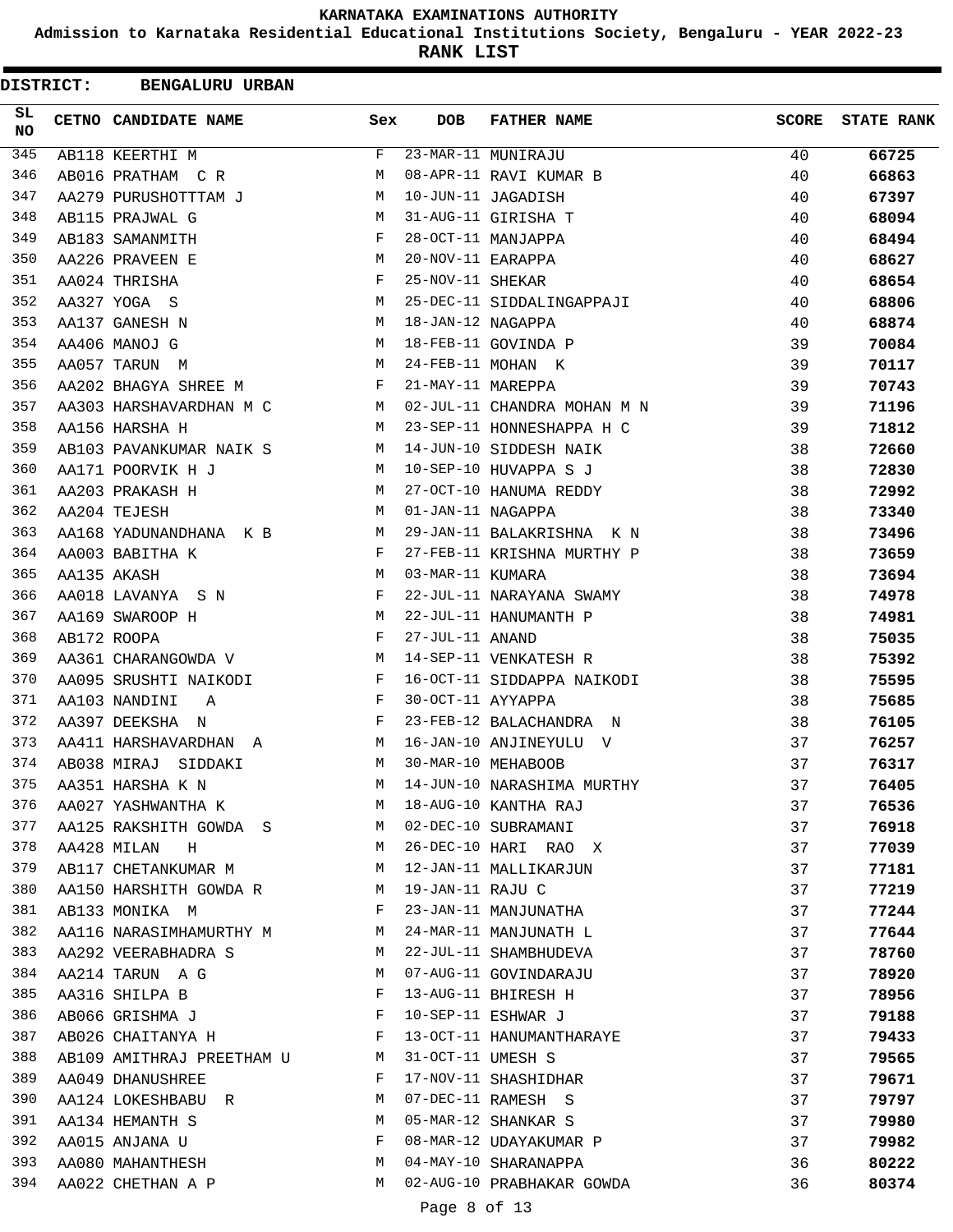**Admission to Karnataka Residential Educational Institutions Society, Bengaluru - YEAR 2022-23**

| <b>DISTRICT:</b> | <b>BENGALURU URBAN</b>                                             |     |                                 |                                     |              |                   |
|------------------|--------------------------------------------------------------------|-----|---------------------------------|-------------------------------------|--------------|-------------------|
| SL.<br>NO.       | CETNO CANDIDATE NAME                                               | Sex | <b>DOB</b>                      | <b>FATHER NAME</b>                  | <b>SCORE</b> | <b>STATE RANK</b> |
| 395              | AA066 PRARTHANA                                                    | F   | $\overline{24}$ -AUG-10 BASAPPA |                                     | 36           | 80428             |
| 396              | AA113 DHRUVA S                                                     | M   |                                 | 27-AUG-10 SATHISHA S B              | 36           | 80432             |
| 397              | AA041 GOKUL P                                                      | M   |                                 | 08-JAN-11 PARAMESH M V              | 36           | 81070             |
| 398              | AA101 YAMUNA D                                                     | F   |                                 | 10-JAN-11 DODDE GOWDA               | 36           | 81081             |
| 399              | AA359 ROHAN P                                                      | М   | 21-MAR-11 PRADEEP               |                                     | 36           | 81553             |
| 400              | AB119 THRIVENI M                                                   | F   |                                 | 01-APR-11 MURUGESH                  | 36           | 81651             |
| 401              | AA078 BASHA S                                                      | M   | 11-APR-11 SALEEM                |                                     | 36           | 81732             |
| 402              | AB032 SHARATH KUMAR K M<br><b>Solution</b> M                       |     | 13-APR-11 KOTEPPA               |                                     | 36           | 81756             |
| 403              | AB098 SWAPNA A                                                     | F   |                                 | 20-APR-11 ANNANAIK                  | 36           | 81811             |
| 404              | AB154 NISHA D                                                      | F   |                                 | 03-JUL-11 DEVA RAJU                 | 36           | 82598             |
| 405              | AA179 MONISH K NAIK                                                | M   |                                 | 04-JUL-11 KANTHA NAIK               | 36           | 82605             |
| 406              | AB006 NANDINI V                                                    | F   |                                 | 11-JUL-11 VENKATESH K               | 36           | 82686             |
| 407              | AA236 NAGARAJA                                                     | M   | 11-SEP-11 ABDDULA               |                                     | 36           | 83250             |
| 408              | AA181 JEEVAN G                                                     | M   |                                 | 06-OCT-11 GOVINDA RAJU              | 36           | 83418             |
| 409              | AA333 HEMANTH GOWDA H R                                            | M   | 17-NOV-11 RAMESH                |                                     | 36           | 83718             |
| 410              | AA237 AMRUTH                                                       | М   | 01-JAN-12 KUMARA                |                                     | 36           | 83957             |
| 411              | AB020 MADHUSUDAN                                                   | M   | 08-MAR-12 MANI                  |                                     | 36           | 84048             |
| 412              | AB052 HULIGEMMA                                                    | F   |                                 | 25-MAY-10 CHANNAPPA                 | 35           | 84259             |
| 413              | AB093 HARSHA K                                                     | М   |                                 | 02-OCT-10 LATE ASHOK K              | 35           | 84538             |
| 414              | AB061 BHUMIKA N                                                    | F   |                                 | 17-OCT-10 G NARASIMHA MURTHY        | 35           | 84618             |
| 415              | AB034 NISHEHITHA N                                                 | F   |                                 | 05-NOV-10 NAGARAJU M                | 35           | 84703             |
| 416              | AA424 BHEEMAMBIKA                                                  | F   |                                 | 02-JAN-11 NIRUPAADI                 | 35           | 85026             |
| 417              | AA342 BHAVYASHREE M                                                | F   |                                 | 04-JAN-11 MANJUNATHA V              | 35           | 85046             |
| 418              | AA109 HARSHA N                                                     | М   | 19-JAN-11 NARESH                |                                     | 35           | 85145             |
| 419              | AB113 CHAITRA Y                                                    | F   |                                 | 21-JAN-11 YALLAPPA                  | 35           | 85155             |
| 420              | AA373 ABHINAYA R                                                   | F   | 23-JAN-11 RAJESH                |                                     | 35           | 85170             |
| 421              | AA043 AJAY N D                                                     | M   |                                 | 25-JAN-11 DHARANESH                 | 35           | 85182             |
| 422              | AA227 PREETHAM<br>ERAPPA NALAVADI                                  | M   |                                 | 17-APR-11 ERAPPA NALAVADI           | 35           | 85858             |
| 423              | AB087 MANOJ M                                                      | M   |                                 | 06-MAY-11 MAHADEVA M                | 35           | 86017             |
| 424              | AA264 CHANDAN<br>GOWDA S                                           | M   |                                 | 12-JUN-11 SATISH K K                | 35           | 86417             |
| 425              | AA382 MANOJ NAYAK                                                  | M   |                                 | 04-JUL-11 SHIVAKUMAR                | 35           | 86657             |
| 426              | AB163 SURAJ SOMAPPA M                                              |     | 15-JUL-11 SOMAPPA               |                                     | 35           | 86798             |
| 427              | AA343 LAVNYA B S                                                   | F   |                                 | 20-AUG-11 SOMUSHEKAR B C            | 35           | 87142             |
| 428              | AB170 UUFADAYAUS UDAY S GANACHARI M 21-AUG-11 SHARANAIAH GANACHARI |     |                                 |                                     | 35           | 87165             |
| 429              | AB025 SANJITH R                                                    | M   | 13-SEP-11 M RAVI                |                                     | 35           | 87347             |
| 430              | AA074 DEEPAK Y R                                                   | М   |                                 | 14-SEP-11 RANGANATHA Y M            | 35           | 87352             |
| 431              | AB094 KARTHIK                                                      | M   |                                 | 09-NOV-11 CHAUDAPPA                 | 35           | 87722             |
| 432              | AA414 PUNITH                                                       | М   | 13-NOV-09 CHUNCHA               |                                     | 34           | 88229             |
| 433              | AA006 NANDHINI HEMA                                                | F   |                                 | 09-NOV-10 JAGANATH                  | 34           | 88890             |
| 434              | AA421 GAGANASHREE S                                                | F   |                                 | 29-DEC-10 SURESH C M                | 34           | 89177             |
| 435              | AA381 YUGAM N                                                      | M   |                                 | 30-JAN-11 NAGARAJU G                | 34           | 89442             |
| 436              | AA396 DRUVA KUMAR                                                  | M   |                                 | 06-MAR-11 BASAVARAJ GUDI            | 34           | 89710             |
| 437              | AA320 MAHESH KUMAR RAGHAVENDRA                                     | M   |                                 | 01-APR-11 RAGHAVENDRA SHIVANANDAPPA | 34           | 89946             |
|                  | HEDDERI                                                            |     |                                 | HEDDERI                             |              |                   |
| 438              | AA211 VAISHNAVI KR                                                 | F   |                                 | 08-APR-11 RAMESH KR                 | 34           | 90008             |
| 439              | AA335 HARSH DR                                                     | M   |                                 | 09-MAY-11 RAMANJINAPPA              | 34           | 90317             |
| 440              | AB045 SAMRUDHI K PAGADE F                                          |     |                                 | 14-JUN-11 KIRAN H PAGADE            | 34           | 90711             |
| 441              | AA184 SHASHANK M                                                   | M   |                                 | 15-AUG-11 MALLIKARJUNA C            | 34           | 91400             |
| 442              | AA415 NANDAN S                                                     | M   |                                 | 04-SEP-11 SANTHOSH V G              | 34           | 91565             |
| 443              | AB031 RAVINDRA Y S                                                 | M   |                                 | 17-SEP-11 YALLAPPA B                | 34           | 91685             |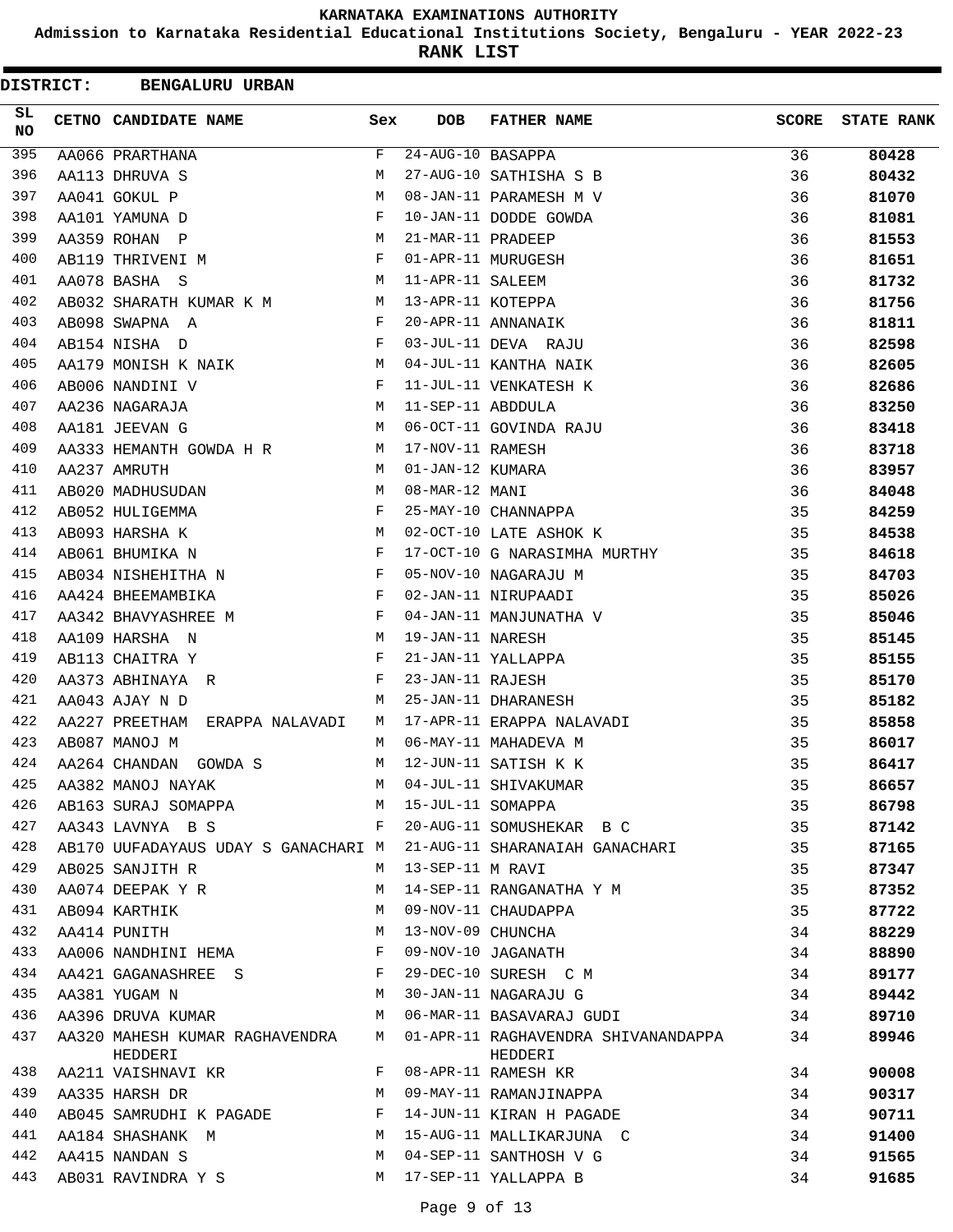**Admission to Karnataka Residential Educational Institutions Society, Bengaluru - YEAR 2022-23**

**RANK LIST**

| <b>DISTRICT:</b> | <b>BENGALURU URBAN</b>                                                                                                                                                                                                                               |              |                    |                                                                   |              |                   |
|------------------|------------------------------------------------------------------------------------------------------------------------------------------------------------------------------------------------------------------------------------------------------|--------------|--------------------|-------------------------------------------------------------------|--------------|-------------------|
| SL.<br><b>NO</b> | <b>CETNO CANDIDATE NAME</b>                                                                                                                                                                                                                          | Sex          | <b>DOB</b>         | <b>FATHER NAME</b>                                                | <b>SCORE</b> | <b>STATE RANK</b> |
| 444              | $\mathbf M$<br>AA004 HEMANTH GOWDA BM                                                                                                                                                                                                                |              |                    | $\overline{20-0CT}-11$ MUNIRAJU BD                                | 34           | 91952             |
| 445              | AA328 THANMAYI R                                                                                                                                                                                                                                     | $\mathbf{F}$ |                    | 27-OCT-11 RAMU R V                                                | 34           | 92013             |
| 446              | $\mathbf{F}$ . The contract of the contract of $\mathbf{F}$ ,<br>AA147 NITHYASHREE                                                                                                                                                                   |              |                    | 22-DEC-11 MANJUNATH S A                                           | 34           | 92411             |
| 447              | AA060 DURGAPRASAD H                                                                                                                                                                                                                                  |              |                    | 04-JAN-12 HANUMANTHA                                              | 34           | 92491             |
| 448              | AB043 RATHAN S                                                                                                                                                                                                                                       |              |                    | M 18-AUG-12 SOMASHEKAR                                            | 34           | 92623             |
| 449              |                                                                                                                                                                                                                                                      |              |                    | AB186 NADEEM BHASHA B M 28-AUG-09 BAPOOR BHADE SAAB               | 33           | 92665             |
| 450              |                                                                                                                                                                                                                                                      |              |                    | AB067 BALESHA MALLAPPA HUDALI M 21-SEP-10 MALLAPPA BALAPPA HUDALI | 33           | 93159             |
| 451              | AA336 LIKITH GOWDA G                                                                                                                                                                                                                                 | M            |                    | 23-OCT-10 GOVINDA RAJA                                            | 33           | 93303             |
| 452              | M<br>AA273 GOWTHAM D R                                                                                                                                                                                                                               |              |                    | 11-DEC-10 RAGHU D R                                               | 33           | 93563             |
| 453              | AB137 LIKITHA BAI G F                                                                                                                                                                                                                                |              |                    | 14-JAN-11 GANDHI NAIK D K                                         | 33           | 93863             |
| 454              | $\mathbf{F}$ and $\mathbf{F}$ and $\mathbf{F}$<br>AB041 VAISHALI                                                                                                                                                                                     |              |                    | 10-APR-11 SIDDAPPA                                                | 33           | 94627             |
| 455              | AA379 BRUNDA K G F                                                                                                                                                                                                                                   |              |                    | 21-MAY-11 GANGAPPA                                                | 33           | 95059             |
| 456              | AB002 SANJANA K K $\overline{F}$                                                                                                                                                                                                                     |              |                    | 03-JUN-11 KAMBESH K S                                             | 33           | 95222             |
| 457              | AA260 KUSHAL M                                                                                                                                                                                                                                       | M            |                    | 28-JUL-11 MANJESH N                                               | 33           | 95893             |
| 458              |                                                                                                                                                                                                                                                      |              |                    | AA364 SHARANABASU TALWAR M 13-NOV-11 JAGADEVAPPA TALWAR           | 33           | 96866             |
| 459              | $\mathbf{F}$ . The set of $\mathbf{F}$<br>AA115 MONISHA V                                                                                                                                                                                            |              |                    | 17-DEC-11 VISHWANATHA Y R                                         | 33           | 97087             |
| 460              | AA245 HARSHAVARDHAN H S $$\tt M$$ 07-FEB-12 SOMESH H R                                                                                                                                                                                               |              |                    |                                                                   | 33           | 97279             |
| 461              | AA087 BHANU SHREE L                                                                                                                                                                                                                                  |              |                    | F 19-FEB-12 LINGA RAJU YM                                         | 33           | 97293             |
| 462              | M 03-APR-10 GANESH<br>AA165 NISHANTH G                                                                                                                                                                                                               |              |                    |                                                                   | 32           | 97540             |
| 463              | AB101 UDAY G D                                                                                                                                                                                                                                       |              |                    | M 08-JUL-10 DHARMARAJ G B                                         | 32           | 97686             |
| 464              | AA076 HARIPRIYA C M                                                                                                                                                                                                                                  | $\mathbf{F}$ |                    | 30-OCT-10 MANJUNATHA G                                            | 32           | 98064             |
| 465              |                                                                                                                                                                                                                                                      |              |                    | AA404 PRAJWAL NISHANTH A S M 20-MAY-11 ADI NARAYANA SAKE          | 32           | 99835             |
| 466              | AA145 SHREYAS N GOWDA<br><b>Example 19</b> M                                                                                                                                                                                                         |              | 22-MAY-11 NAGARAJ  |                                                                   | 32           | 99856             |
| 467              | $M_{\rm H}$ and $M_{\rm H}$<br>AB030 GANESH M S                                                                                                                                                                                                      |              |                    | 01-JUN-11 BHEEMESH M S                                            | 32           | 99985             |
| 468              | AA289 DIGANTH H R                                                                                                                                                                                                                                    | M            |                    | 17-JUN-11 RAMESH K H                                              | 32           | 100228            |
| 469              | AA158 SAMARTH H KUMBRI M                                                                                                                                                                                                                             |              |                    | 21-JUN-11 HIRANYAPPA K E                                          | 32           | 100291            |
| 470              | M 11-JUL-11 SURESHA RG<br>AA331 YASHWANTH                                                                                                                                                                                                            |              |                    |                                                                   | 32           | 100562            |
| 471              | $\mathbf{F}$ and $\mathbf{F}$<br>AA070 MADHU SHREE                                                                                                                                                                                                   |              |                    | 02-AUG-11 ANANTHU S                                               | 32           | 100835            |
| 472              | AA017 SANDHYA A                                                                                                                                                                                                                                      | $\mathbf{F}$ |                    | 21-OCT-11 ANNADORE                                                | 32           | 101582            |
| 473              | AB044 MAHESH                                                                                                                                                                                                                                         | M            |                    | 19-NOV-11 MADEVA SHETTY                                           | 32           | 101813            |
| 474              | AB004 SONUPAL                                                                                                                                                                                                                                        | M            |                    | 02-FEB-10 DHARMENDRA KUMAR                                        | 31           | 102390            |
| 475              | AB124 ASHWIN KUMAR M M                                                                                                                                                                                                                               |              |                    | 19-MAR-10 M MURTHY                                                | 31           | 102431            |
| 476              | AA270 LOKESH R                                                                                                                                                                                                                                       |              | M 07-JUL-10 RAMESH |                                                                   | 31           | 102595            |
| 477              | AA398 VILOK GOWDA R M                                                                                                                                                                                                                                |              |                    | 05-AUG-10 RAVISH V                                                | 31           | 102653            |
| 478              | AA282 MANOJ K S M                                                                                                                                                                                                                                    |              |                    | 04-OCT-10 SHIVEGOWDA                                              | 31           | 102870            |
| 479              | AA287 VANI M                                                                                                                                                                                                                                         | F            |                    | 26-OCT-10 MAHANTHESH C E                                          | 31           | 102982            |
| 480              | AA166 YASHWANTH                                                                                                                                                                                                                                      | M            |                    | 30-JAN-11 BYREGOWDA                                               | 31           | 103632            |
| 481              | AA365 MONIKA D C F                                                                                                                                                                                                                                   |              |                    | 12-MAY-11 CHITHAYYA C                                             | 31           | 104661            |
| 482              | AB102 JAYASHREE M F                                                                                                                                                                                                                                  |              |                    | 22-MAY-11 MAHESH S                                                | 31           | 104781            |
| 483              | AA402 DARSHINI J F                                                                                                                                                                                                                                   |              |                    | 24-JUN-11 N JAGANATH                                              | 31           | 105245            |
| 484              | AB088 NIHAL SAGAR GOWDA S M 05-JUL-11 SUBRAMANI K V                                                                                                                                                                                                  |              |                    |                                                                   | 31           | 105400            |
| 485              | AB081 BHARATH M<br><b>M</b>                                                                                                                                                                                                                          |              |                    | 10-AUG-11 MANJUNATH M                                             | 31           | 105858            |
| 486              | AA240 VARSHINI PRATHIBA P T F                                                                                                                                                                                                                        |              |                    | 23-AUG-11 TIMMARAYAPPA K                                          | 31           | 106004            |
| 487              | AA360 THANUSHREE J<br>the contract of the contract of the Property of the Property of the Contract of the Property of the Property of the Property of the Property of the Property of the Property of the Property of the Property of the Property o |              |                    | 30-SEP-11 JAGADISH D K                                            | 31           | 106364            |
| 488              |                                                                                                                                                                                                                                                      | $\mathbf{F}$ |                    | 01-OCT-11 HULIRAJA B                                              | 31           | 106368            |
| 489              | AA389 ANKITHA G H<br>AB092 MOKSHITH M M                                                                                                                                                                                                              |              |                    | 17-DEC-11 MANJUNATH P M                                           | 31           | 106960            |
| 490              | AB079 SANJEETH L M                                                                                                                                                                                                                                   |              | 30-DEC-11 LOKESH   |                                                                   | 31           |                   |
| 491              | AA174 R NITHIN KUMAR M                                                                                                                                                                                                                               |              |                    |                                                                   | 30           | 107051            |
| 492              |                                                                                                                                                                                                                                                      | M            |                    | 11-OCT-10 RAMACHANDRA K<br>22-FEB-11 RAJU M                       | 30           | 107900            |
| 493              | AB055 RANJITH R                                                                                                                                                                                                                                      |              |                    | 30-APR-11 RANGANATHAIAH V M                                       | 30           | 108886            |
|                  | AA170 VINODH V R M                                                                                                                                                                                                                                   |              |                    |                                                                   |              | 109553            |
|                  |                                                                                                                                                                                                                                                      |              | Page 10 of 13      |                                                                   |              |                   |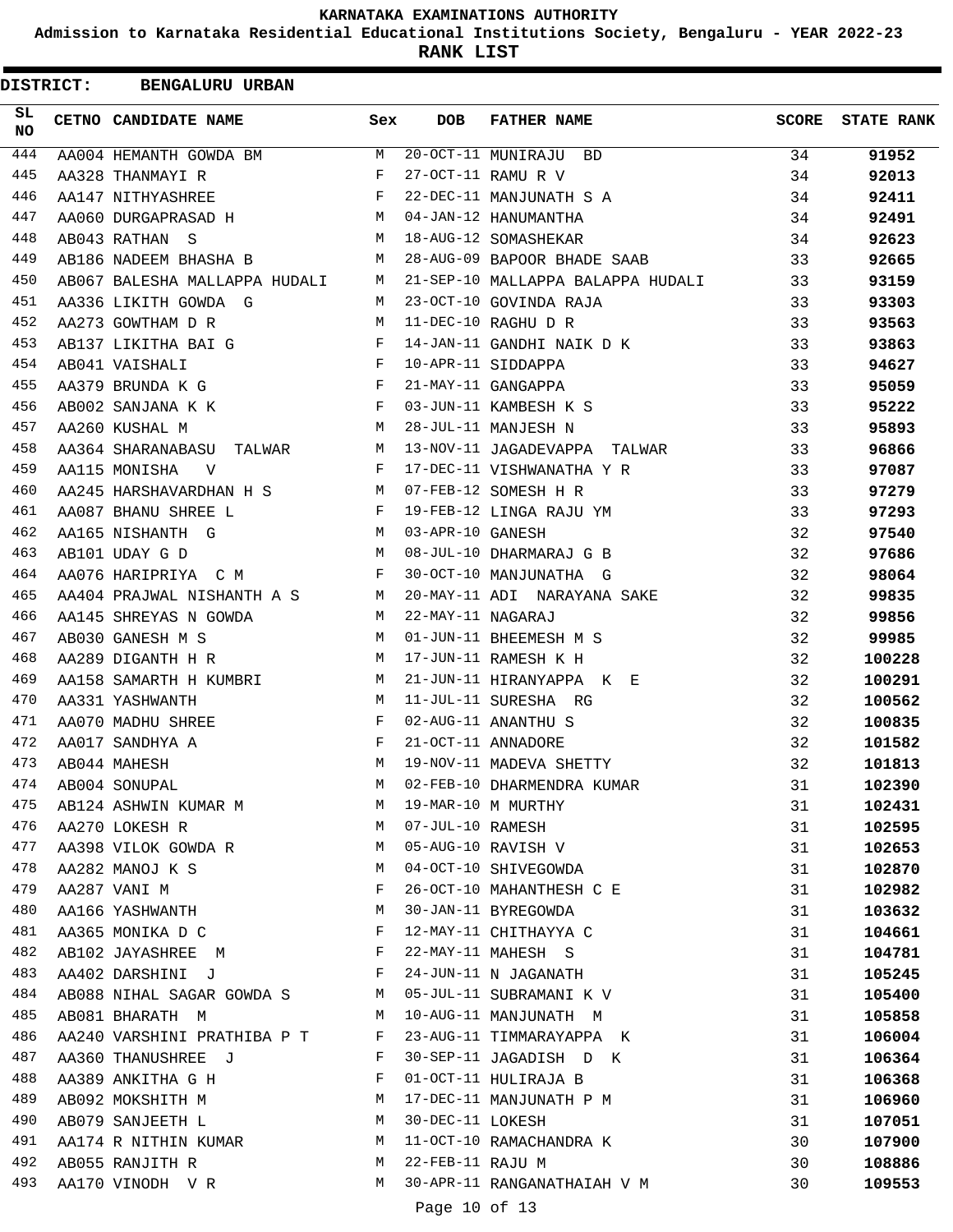**Admission to Karnataka Residential Educational Institutions Society, Bengaluru - YEAR 2022-23**

**RANK LIST**

 $\blacksquare$ 

| <b>DISTRICT:</b> | <b>BENGALURU URBAN</b>              |              |                   |                                         |       |                   |
|------------------|-------------------------------------|--------------|-------------------|-----------------------------------------|-------|-------------------|
| SL.<br>NO.       | CETNO CANDIDATE NAME                | Sex          | DOB               | <b>FATHER NAME</b>                      | SCORE | <b>STATE RANK</b> |
| 494              | AA231 ARAVINDA                      | М            |                   | 24-MAY-11 HUSENYYA                      | 30    | 109816            |
| 495              | AB175 SUJENDRA C S                  | М            |                   | 05-JUN-11 SATISH C N                    | 30    | 110031            |
| 496              | AA091 VISHWANATH S                  | M            | 21-JUL-11 SHANKAR |                                         | 30    | 110694            |
| 497              | AA275 R VENUGOPAL                   | М            |                   | 01-JAN-12 RANGANATHA                    | 30    | 112197            |
| 498              | AA032 SHARANABASAVA                 | М            | 24-SEP-09 RAMESH  |                                         | 29    | 112407            |
| 499              | AB059 VARALAXMI                     | F            |                   | 30-MAR-11 DODDA VEERAPPA                | 29    | 114462            |
| 500              | AB146 LAKSHMI                       | F            |                   | 17-APR-11 TOPU D CHAVAN                 | 29    | 114678            |
| 501              | AA272 GOWTHAM S                     | М            |                   | 24-MAY-11 SATHISH KUMAR R               | 29    | 115109            |
| 502              | AB040 MANOJ KUMAR                   | М            |                   | 20-JUN-11 MALLAPPA                      | 29    | 115529            |
| 503              | AA085 KUMAR HANUMANTA BAILAPATTAR M |              |                   | 01-JUL-11 HANUMANTA BAILAPATTAR         | 29    | 115693            |
| 504              | AA262 DHEERAJ M                     | M            |                   | 17-JUL-11 MADHUSUDHANA NAIK             | 29    | 115898            |
| 505              | AA222 GIRISH P                      | М            |                   | 14-AUG-11 PUTTA SWAMY GOWDA             | 29    | 116255            |
| 506              | AA207 THANUSH                       | M            |                   | 03-SEP-11 SHIVARAM                      | 29    | 116499            |
| 507              | AA105 SUPRIYA R                     | F            |                   | 04-DEC-11 RAJESHA S                     | 29    | 117356            |
| 508              | AB112 TEJAS K                       | M            |                   | 01-JUL-09 KRISHNAPPA                    | 28    | 117786            |
| 509              | AA334 BHAVANI S                     | F            |                   | 05-JAN-11 NAGALINGA                     | 28    | 119013            |
| 510              | AA068 ROHIT SALUNKE                 | М            |                   | 18-APR-11 BABURAO S                     | 28    | 119948            |
| 511              | AA233 GANGOTHRI R                   | F            | 20-JUN-11 S RAVI  |                                         | 28    | 120710            |
| 512              | AA094 NIKHIL<br>M<br>N              | M            | 04-SEP-11 NAVEENA | М                                       | 28    | 121720            |
| 513              | AB135 GOKARNA V                     | М            |                   | 04-NOV-11 VENKATAYYA                    | 28    | 122324            |
| 514              | AA127 SRINIVAS                      | М            | 01-JAN-12 BABU    |                                         | 28    | 122815            |
| 515              | AA118 KARTHIK M Y                   | М            |                   | 27-FEB-12 YUVRAJA B P                   | 28    | 122925            |
| 516              | AA036 PARAMANNA                     | M            | 03-JUN-10 HUSENI  |                                         | 27    | 123300            |
| 517              | AA194 RAKSHITH S V                  | М            | 14-AUG-10 SHANKAR |                                         | 27    | 123438            |
| 518              | AA219 BHARATH KUMAR                 | M            |                   | 15-AUG-10 KRISHNAPPA                    | 27    | 123441            |
| 519              | AB063 SHRUSTI P                     | F            |                   | 26-JAN-11 PARASAPPA                     | 27    | 124439            |
| 520              | AA356 YASHWANTH N                   | М            |                   | 22-APR-11 NARASIMHAMURTHY N C           | 27    | 125275            |
| 521              | AA081 SHARANABASAVA T               | M            |                   | 05-MAY-11 RAMAPPA T                     | 27    | 125423            |
| 522              | AB157 HAMSA N                       | F            |                   | 17-JUN-11 NARAYANASWAMI                 | 27    | 126011            |
| 523              | AA133 PREKSHNA D S                  | F            |                   | 05-AUG-11 SHANKAR V                     | 27    | 126704            |
|                  |                                     |              |                   |                                         |       |                   |
| 524              | AA050 VASANTH                       | М<br>F       |                   | 27-AUG-11 POOJA BYLAPPA                 | 27    | 126948            |
| 525              | AB192 KONIKA R                      |              |                   | 22-SEP-11 MUNIRAJAPPA                   | 27    | 127200            |
| 526              | AB076 S PREETHAM                    | M            |                   | 16-JAN-12 SAMPANGI                      | 27    | 128154            |
| 527              | AB152 MANASA R                      | F            |                   | 01-FEB-10 RAJAPPA                       | 26    | 128410            |
| 528              | AA055 LOCHAN GOWDA N M              |              |                   | 14-JAN-11 NAGESH B P                    | 26    | 129557            |
| 529              | AA067 RAHUL M                       | M            |                   | 24-APR-11 MURGESHA                      | 26    | 130493            |
| 530              | AA046 KISHOR                        | М            |                   | 07-MAY-11 NARASIMHA RAJU                | 26    | 130624            |
| 531              | AA263 PRAKRUTHI                     | $\mathbf{F}$ |                   | 30-JUL-11 SIDDALINGA                    | 26    | 131745            |
| 532              | AA064 AJAYA                         | M            |                   | 11-SEP-11 DURAGAPPA                     | 26    | 132223            |
| 533              | AA199 RENUKA M                      | F            |                   | 01-APR-10 MURTHY M                      | 25    | 133579            |
| 534              | AB158 VINAY KUMAR M                 |              |                   | 02-SEP-10 RENUKA RAJ K                  | 25    | 133861            |
| 535              | M<br>AA266 PUNITH                   |              |                   | 01-DEC-10 VENKATESH                     | 25    | 134271            |
| 536              | AA391 SHAMANTH P J M                |              |                   | 29-MAR-11 JAYARUDRAIAH K V              | 25    | 135249            |
| 537              | AA190 CHIRANJEEVI L                 | M            |                   | 01-MAY-11 LAKSHMIKANTHA B               | 25    | 135601            |
| 538              | AA162 ARJUN RAMESH JADHAV           | M            |                   | 11-MAY-11 RAMESH CHANDAPPA JADHAV       | 25    | 135718            |
| 539              | AA059 SANJEEV KUMAR S               | M            |                   | 25-MAY-11 SURESH KUMAR J                | 25    | 135854            |
| 540              | AA028 B K CHANNA KESHAVA M          |              |                   | 04-JUL-11 KRISHNA MURTHY B C            | 25    | 136375            |
| 541              | AA399 JYOTI T                       | F            |                   | 13-AUG-11 THIPPANNA SAYABANNA GOUNDI 25 |       | 136871            |
| 542              | AA341 RUTHVIK V<br><b>M</b>         |              |                   | 16-NOV-11 VENKATESH NAYAK               | 25    | 137763            |
| 543              | AA129 KARTHIKA G                    | M            |                   | 21-MAY-08 GIRISH NAIK                   | 24    | 138307            |
|                  |                                     |              |                   |                                         |       |                   |

Page 11 of 13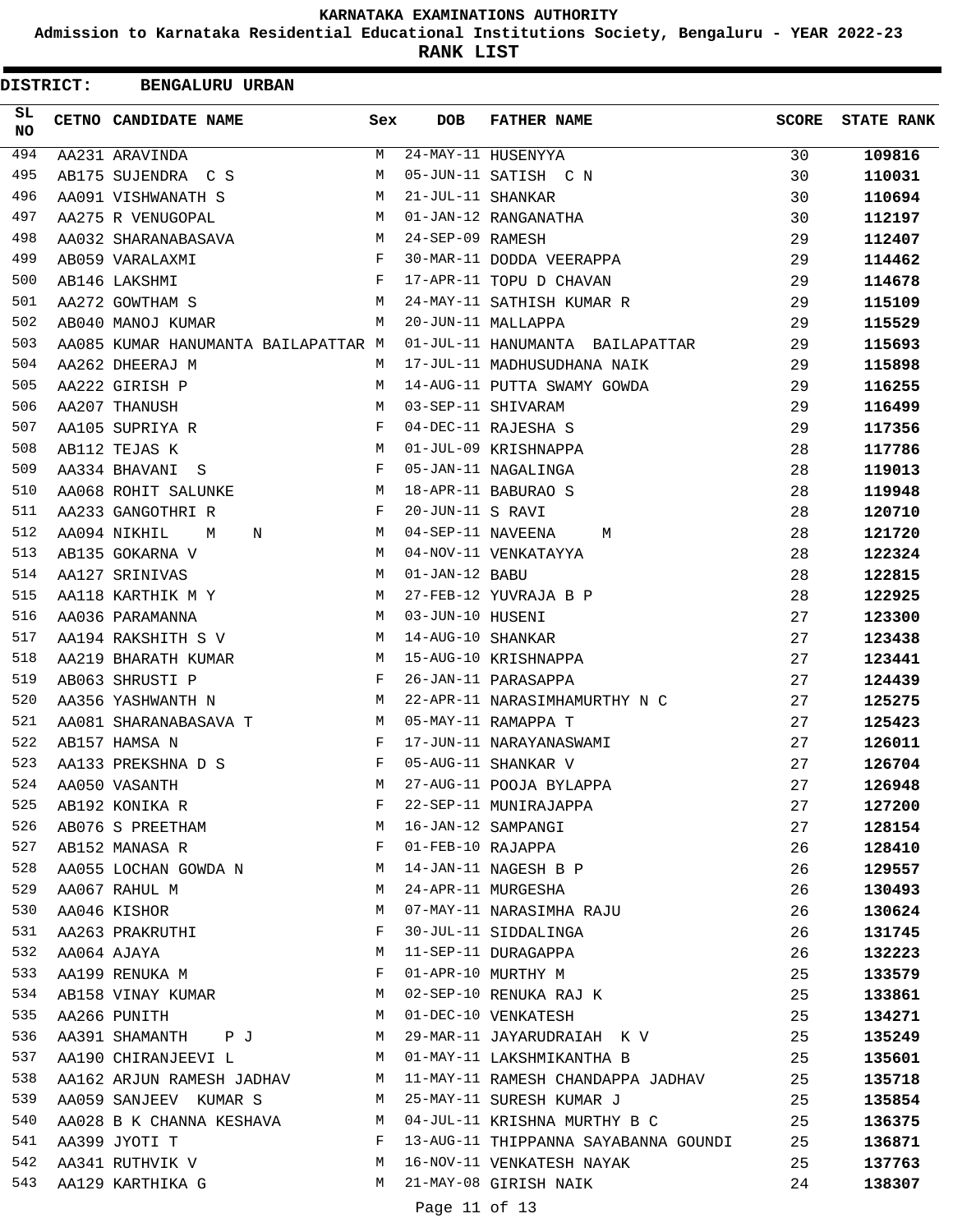**Admission to Karnataka Residential Educational Institutions Society, Bengaluru - YEAR 2022-23**

| <b>DISTRICT:</b> | <b>BENGALURU URBAN</b>                   |              |                   |                                              |       |                   |
|------------------|------------------------------------------|--------------|-------------------|----------------------------------------------|-------|-------------------|
| SL<br><b>NO</b>  | CETNO CANDIDATE NAME                     | Sex          | <b>DOB</b>        | <b>FATHER NAME</b>                           | SCORE | <b>STATE RANK</b> |
| 544              | AA426 JAGAN V                            | M            |                   | 15-MAY-09 VEERESH REDDY                      | 24    | 138326            |
| 545              | AA097 PAVAN KUMAR K V                    | М            |                   | 25-MAY-10 VIJAY KUMAR K S                    | 24    | 138519            |
| 546              | AA305 YOGESHWARA S                       | M            | 09-NOV-10 ROOPA S |                                              | 24    | 139010            |
| 547              | AA323 DILEEP R                           | M            |                   | 20-JAN-11 RAMALINGAPPA METI                  | 24    | 139452            |
| 548              | AA322 CHINMAY S                          | M            |                   | 09-FEB-11 SIDDARAJU K S                      | 24    | 139565            |
| 549              | AB013 HARIKA<br>M                        | F            |                   | 15-MAR-11 MANJUNATH R                        | 24    | 139811            |
| 550              | AA155 SHWETHA SHIVALINGAYYA<br>UGGADMATH | F            |                   | 20-APR-11 SHIVALINAYYA RACHAYYA<br>UGGADMATH | 24    | 140129            |
| 551              | AA092 CHETHAN J                          | M            |                   | 02-MAY-11 JAYARAMA T                         | 24    | 140260            |
| 552              | AA255 NAGARAJU                           | M            |                   | 06-JUN-11 SHIVANNA K N                       | 24    | 140659            |
| 553              | AA090 CHAITHRA GONALA                    | F            |                   | 26-JUN-11 SHIVARAJA                          | 24    | 140899            |
| 554              | AA309 ESHWAR A                           | M            |                   | 31-AUG-11 ANAND KUMAR                        | 24    | 141607            |
| 555              | AA286 HARSHA H                           | М            |                   | 22-SEP-11 HARISH KUMAR D                     | 24    | 141824            |
| 556              | AA243 VARSHA G R                         | F            |                   | 06-NOV-11 V RAMESH                           | 24    | 142158            |
| 557              | AA340 KOUSHIK V<br>$M_{\rm H}$           |              |                   | 16-NOV-11 VENKATESH NAYAK                    | 24    | 142240            |
| 558              | AA051 SARVESH K                          | M            | 04-DEC-11 KUMAR A |                                              | 24    | 142394            |
| 559              | AA019 ULLAS M                            | M            | 29-FEB-12 MANI T  |                                              | 24    | 142687            |
| 560              | AA144 VASU K                             | M            | 11-SEP-10 KUMAR   |                                              | 23    | 143121            |
| 561              | AA096 G CHAYESH KUMBAR                   | M            |                   | 01-OCT-10 C GANESH                           | 23    | 143173            |
| 562              | AA413 ANKITA C G                         | F            |                   | 03-JAN-11 GOPALAKRISHNA C M                  | 23    | 143624            |
| 563              | AA010 NOHA K N                           | М            |                   | 29-AUG-11 NAGARAJU                           | 23    | 145593            |
| 564              | AA029 SYED AFFANUDDIN                    | M            |                   | 23-SEP-11 SYED SALAHUDDIN                    | 23    | 145798            |
| 565              | AA380 PARIKSHITH S                       | M            |                   | 26-OCT-11 SHANKAR S                          | 23    | 146039            |
| 566              | AA395 LIKHITA V                          | M            |                   | 06-NOV-11 VENKATESHAYYA                      | 23    | 146116            |
| 567              | AA354 CHARAN C                           | M            |                   | 06-DEC-11 CHANDRAPPA T                       | 23    | 146325            |
| 568              | AA319 LIKHITH<br>Н<br>Е                  | M            |                   | 30-JAN-12 HANUMANTHARAYAPPA                  | 23    | 146545            |
| 569              | AA372 VEERESH D                          | M            |                   | 20-SEP-10 DAVALAPPA                          | 22    | 146992            |
| 570              | AB177 LIKITH KUMAR S                     | M            |                   | 23-OCT-10 SRINIVAS                           | 22    | 147098            |
| 571              | AA209 VIJAY KUMAR A M                    | M            |                   | 02-DEC-10 ASHOKA S M                         | 22    | 147234            |
| 572              | AB015 B JAYASHREE                        | F            |                   | 25-APR-11 B JAYAKUMAR                        | 22    | 148112            |
| 573              | AB029 TANUSHREE TAKKALAKI                | $\mathbf{F}$ |                   | 05-JUN-11 PARASHURAMA                        | 22    | 148462            |
| 574              | AA031 MUSKAN                             | $\mathbf{F}$ |                   | 21-JUL-11 KARIMSAB                           | 22    | 148889            |
| 575              | AB012 CHADAN S                           | M            |                   | 02-AUG-11 SAMPANGI                           | 22    | 148989            |
| 576              | AA387 PUNITH N                           | M            |                   | 31-AUG-11 NAGARAJU                           | 22    | 149215            |
| 577              | AA086 DUNIYA YADAV N                     | M            |                   | 14-SEP-11 NAGARAJU N                         | 22    | 149311            |
| 578              | AB073 DRUVA M                            | M            |                   | 10-OCT-11 MUNIYAPPA                          | 22    | 149478            |
| 579              | AA318 LAVANYA E H                        | F            |                   | 30-JAN-12 HANUMANTHARAYAPPA                  | 22    | 150046            |
| 580              | AA220 DARSHAN                            | M            |                   | 02-JUL-10 MANJUNATHA                         | 21    | 150349            |
| 581              | AA106 LAKSHMANA                          | M            |                   | 25-AUG-10 BHEEMARAYA                         | 21    | 150423            |
| 582              | AA422 CHANDANA P                         | F            |                   | 14-MAR-11 PRAKASH C                          | 21    | 151171            |
| 583              | AB001 DHANYA SHREE N                     | F            |                   | 01-APR-11 NAGARAJ KJ                         | 21    | 151264            |
| 584              | AA430 MOUNESHA                           | M            |                   | 02-JUN-11 BHIMMAPPA                          | 21    | 151710            |
| 585              | AB074 MANIKANTA                          | M            |                   | 01-JAN-12 JAYACHANDRA                        | 21    | 153022            |
| 586              | AB165 NAKUL GOWDA B M                    | M            |                   | 15-SEP-10 MANJUNATH K                        | 20    | 153411            |
| 587              | AA172 SUJAN K S                          | M            |                   | 28-APR-11 SHASHIKUMAR K K                    | 20    | 154231            |
| 588              | AA344 REETHU H S                         | F            |                   | 12-JUN-11 HALAPPA C                          | 20    | 154496            |
| 589              | AA357 MALLIKARJUN M                      |              |                   | 10-JUL-11 SIDDANNA                           | 20    | 154683            |
| 590              | AA295 ARBAS SHAMSHER                     | M            |                   | 19-JAN-09 RASOOLSAB SHEMSHIR                 | 19    | 155653            |
| 591              | AA369 KRUTHIK P                          | M            |                   | 15-MAR-11 PRAKASH G                          | 19    | 156366            |
| 592              | AB058 RASHMI L R                         | F            |                   | 18-APR-11 RAVI NAIK R                        | 19    | 156491            |
|                  |                                          |              |                   |                                              |       |                   |